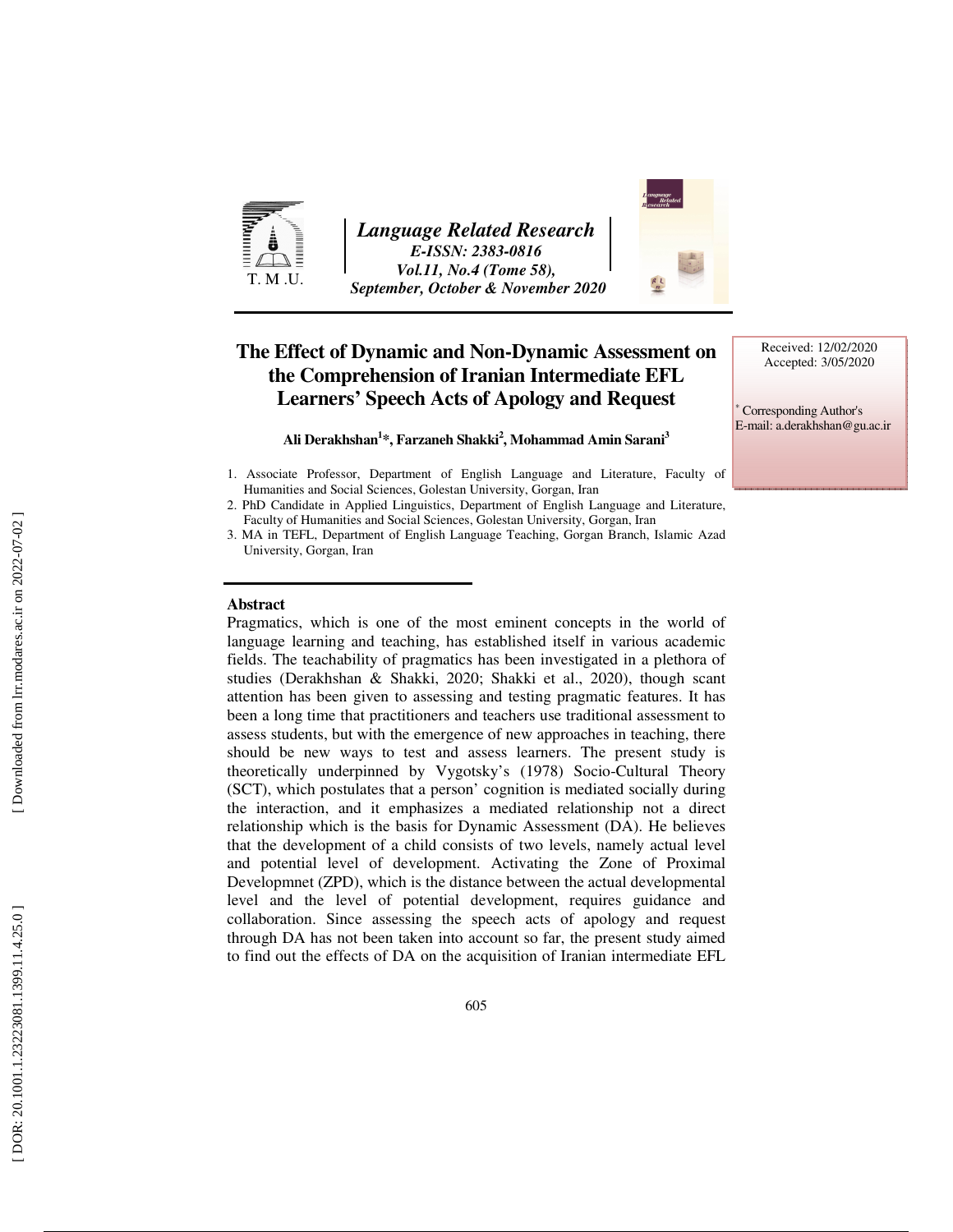

learners' speech act of apology and request. To this end, 66 students, selected from Shokouh Language Institute in Kalaleh, Golestan Providence, Iran, participated in this study.

#### **Research Question:**

Does dynamic vs. non-dynamic assessments (NDA) have any effect on the acquisition of Iranian intermediate EFL learner's speech act of apology and request?

Three groups of language learners whose language proficiency was determined by Oxford Quick Placement Test (OQPT), participated in the present study. The total number of the participants was 85 Iranian learners, from whom 66 were selected as intermediate level whose scores ranged from 24 to 30, according to OQPT. The gender of the students was both male and female, and learners aged from 15 to 19. Their native language was Persian, and they were studying English as a second language. After homogenizing learners, they were divided into three groups, one DA, one NDA, and one control group. Listening pragmatic comprehension test, devised and validated by Birjandi and Derakhshan (2014), was utilized as the pretest and posttest of the study. First, the participants were tested before the intervention; after teaching speech acts to learners (30 apology and request video vignettes that were taken from seasons and episodes of *13 Reasons Why* and *Suits*), the learners were tested by the listening pragmatic comprehension test to compare the results. In this study, to have homogeneous learners for all three groups, the mean and standard deviation of the proficiency test were calculated. To answer the research question, the scores taken from pretest and posttest were submitted to the Statistical Package of Social Sciences (SPSS).

To find the effectiveness of the treatment, the means of control group, NDA group, and DA group were compared. In order to make sure whether or not the groups were statistically different, One-way ANOVA test and post hoc test of Tukey were run. Based on the mean scores for the pretest in one DA and two NDA groups, which are 58.88, 55.92, and 55.67, it is shown that little difference exists among the three groups. However, in order to make sure whether or not the groups are similar statistically, One-way ANOVA test was conducted. The Sig. value is .92 which demonstrates that since this is more than .05, it can be concluded that there is not a statistically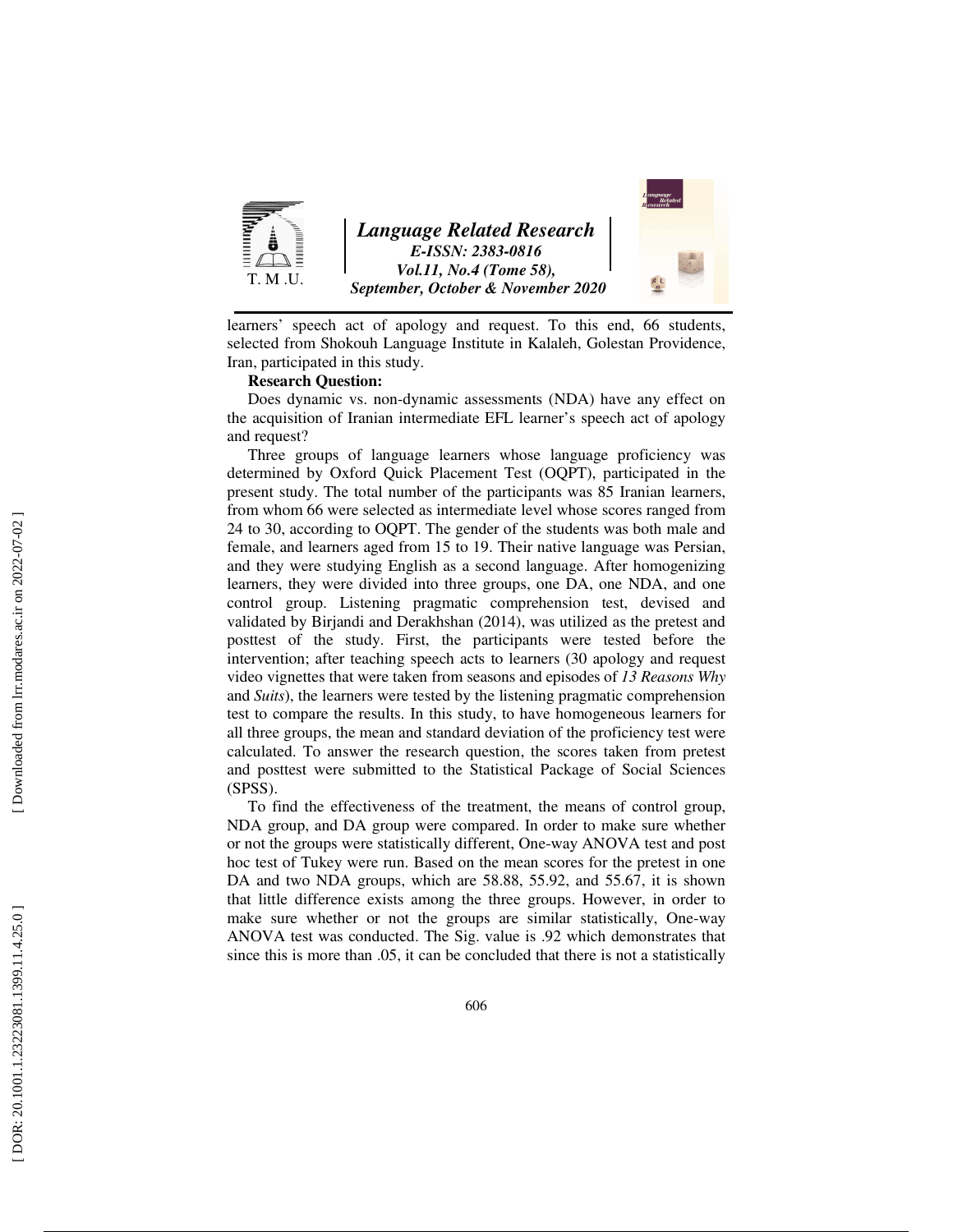

significant difference between the mean scores of the three groups. On the other hand, the mean scores for the posttest in one DA, NDA, and control group, respectively, were 117.42, 72.83, and 61.58, showing that the groups are different. Furthermore, the Sig. value is 0.00, which is smaller than .05, so this means that the intervention which was implemented in the DA group was effective. Since the obtained value does not show where the significant difference exists, post hoc test of Tukey was used to find the statistical significance between the groups. The values corresponding with the comparison between the DA group and NDA groups are smaller than .05.

 For this reason, it can be concluded that the difference between DA group and the other two groups is statistically significant. However, the comparison between the two NDA groups revealed that they are not significantly different from each other (*p*=.392>.05). The results of one-way ANOVA test indicated that there were statistically meaningful differences across groups, and the results of post hoc test of Tukey revealed that dynamic group outperformed both non-dynamic and control groups, but no meaningful difference was found between non-dynamic and control groups although nondynamic had a better mean score compared to that of control group. Considering the findings of the present study, it is suggested that harmonizing the instruction and testing provides opportunities for the learners, and learning should be individualized in order to have better outcomes. To put it in a nutshell, giving students contextually appropriate input has been a pivotal factor to increase learners' pragmatic ability while understanding and performing the speech acts. In light of the gained results, the present study offers some implications for teachers, learners, and materials developers. It is suggested that teachers apply DA in their language classrooms to maximize interaction, mediation, and negotiation.

.

**Keywords:** Dynamic Assessment (DA), Non-Dynamic Assessment (NDA), Sociocultural Theory (SCT), Zone of Proximal Development (ZPD), Pragmatic, Interlanguage Pragmatics (ILP), Speech Acts, Apology, Request.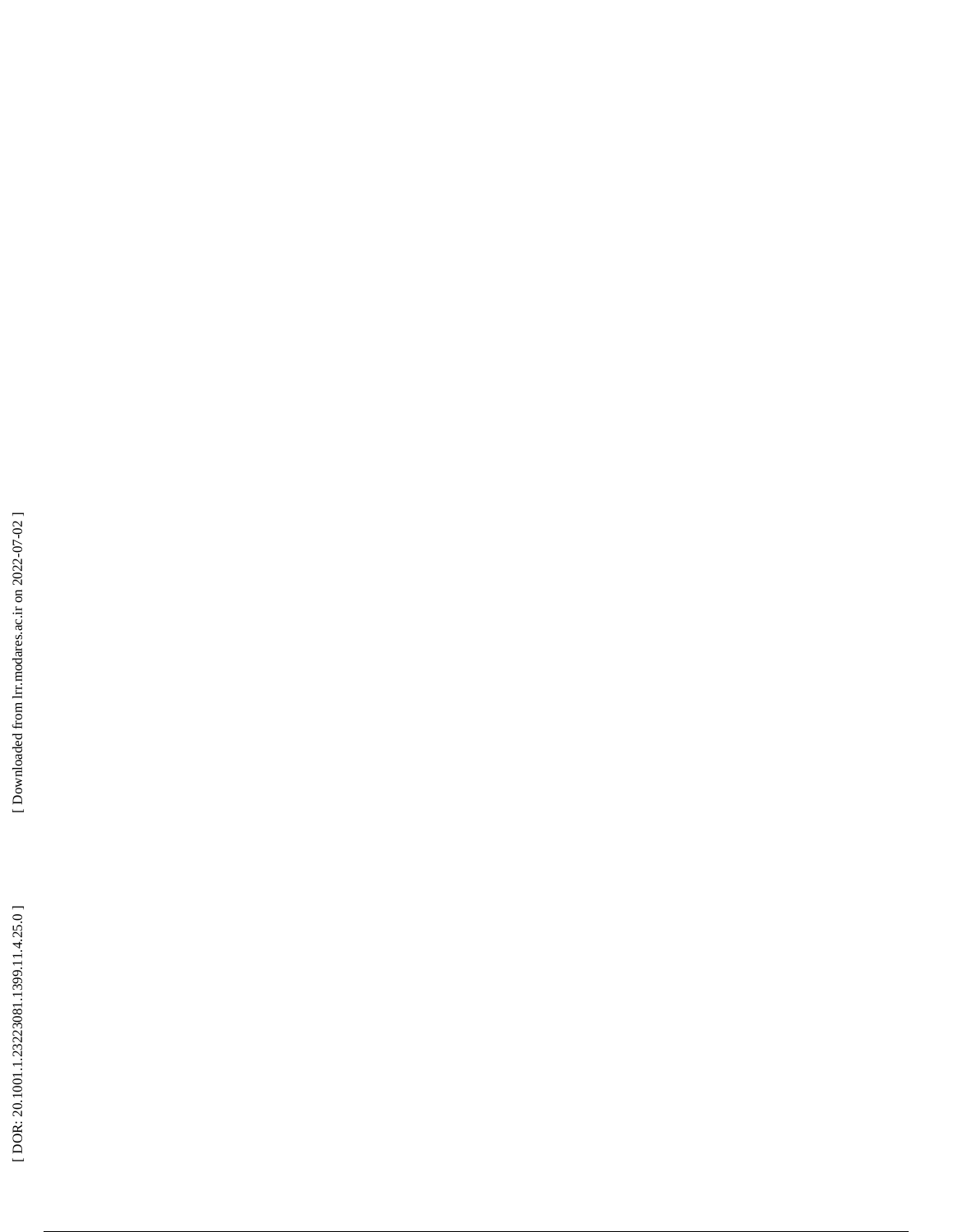

تأثير ارزيابي پويا و غيرپويا بر درک يادگيرندگان زبان انگليسي سطح متوسط از كنشهاي گفتاري معذرتخواهي و درخواست

على درخشان`"، فرزانه شكى`، محمدامين سارانى"

۱. دانشيار گروه زبان و ادبيات انگليسي، دانشكدهٔ علوم انساني و اجتماعي، دانشگاه گلستان، گرگان، ايران.

۲. دانشـجوی دکتری آموزش زبان انگليسی، گروه زبان و ادبيات انگليسی، دانشکدهٔ علوم انسانی و اجتماعی، دانشگاه<br>گلستان، گرگان، ايران.

. 3 كارشناسي ارشد آموزش زبان انگليسي، گروه آموزش زبان انگليسي، واحد گرگان، دانشگاه آزاد اسلامي، گرگان، ايران.

دريافت: ٩٨/١١/٢٣

٩٩/٠٢/١٤ پذيرش: ١٩٩/٠٢/١٤

#### چكيده

پيرو پيدايش رويكردها و روشهاى نوين در حوزهٔ تدريس زبان انگليسي، ارزيابي زبان دستخوش تغییرات بسیار اساسی شده است و روشهای سنتی جای خود را به ارزیابی پویا دادهاند. ارزیابی پویا<sup>۰</sup> مبتنی بر نظریهٔ اجتماعی ــ فرهنگی ویگوتسکی<sup>٬</sup> (1978) و منطقهٔ مجاور رشد<sup>۲</sup> است. اگرچه رویکرد ارزيابي پويا براي بيشتر جنبههاي يادگيري زبان دوم كاربرد دارد، اما بهندرت در جهت بررسي روند توسعه و تكامل منظورشناسى بينزبانى<sup>؛</sup> تحقيقى انجام نشده است. بنابراين، پژوهش حاضر با هدف بررسی تأثير ارزيابی پويا بر درک کنشهای گفتاری معذرتخواهی و درخواست در ميان زبانآموزان زبان انگليسي سطح متوسط در ايران نگاشته شده است. در اين راستا، تعداد ٦٦ زبانآموز زبان انگليسي سطح متوسط كه در آموزشگاه زبان شكوه در شهرستان كلاله مشغول به تحصیل بودهاند، برحسب نمرههايشان در آزمون تعيينسطح آكسفورد ْ انتخاب و سپس به سه گروه تقسيم شدند: گروه ارزيابي غيرپويا، گروه ارزيابي پويا و گروه شاهد. در اين پژوهش از طرح پيشآزمون ـ پسآزمون استفاده شده است. برای ارزيابي توانش منظورشناختي در اين تحقيق، در دوران پيش و پس از مداخله، آزمون درک د*وماهنامة علمى- پژوهشى*<br>قدر/0.0 مهر و *آباد ۱۳۹۹: مصره۲۰-۷*<br>ب**ادگير بذرگان** *۱۳۹۹: مصره۲۰-۷***<br>سارانى<sup>-</sup><br>كان دانشگاه آزاد اسلامى كركان<br>كان دانشگاه آزاد اسلامى كركان<br>بايسى، ارزيابى زبان دستخوش<br>بايسى، ارزيابى زبان دستخوش<br>باير** 

ــــــــــــــــــــــــــــــــــــــــــــــــــــــــــــــــــــــــــــــــــــــــــــــــــــــــــــــــــــــــــــــــــــــــــ

E-mail: a.derakhshan@gu.ac.ir :مقاله مسئول نويسندة\*

اين مقاله مستخرج از طرح پژوهشي به شمارة 981891 است كه توسط دانشگاه گلستان حمايت ميشود و

نويسندگان اثر از حمايت مالي و معنوي دانشگاه گلستان قدرداني ميكنند .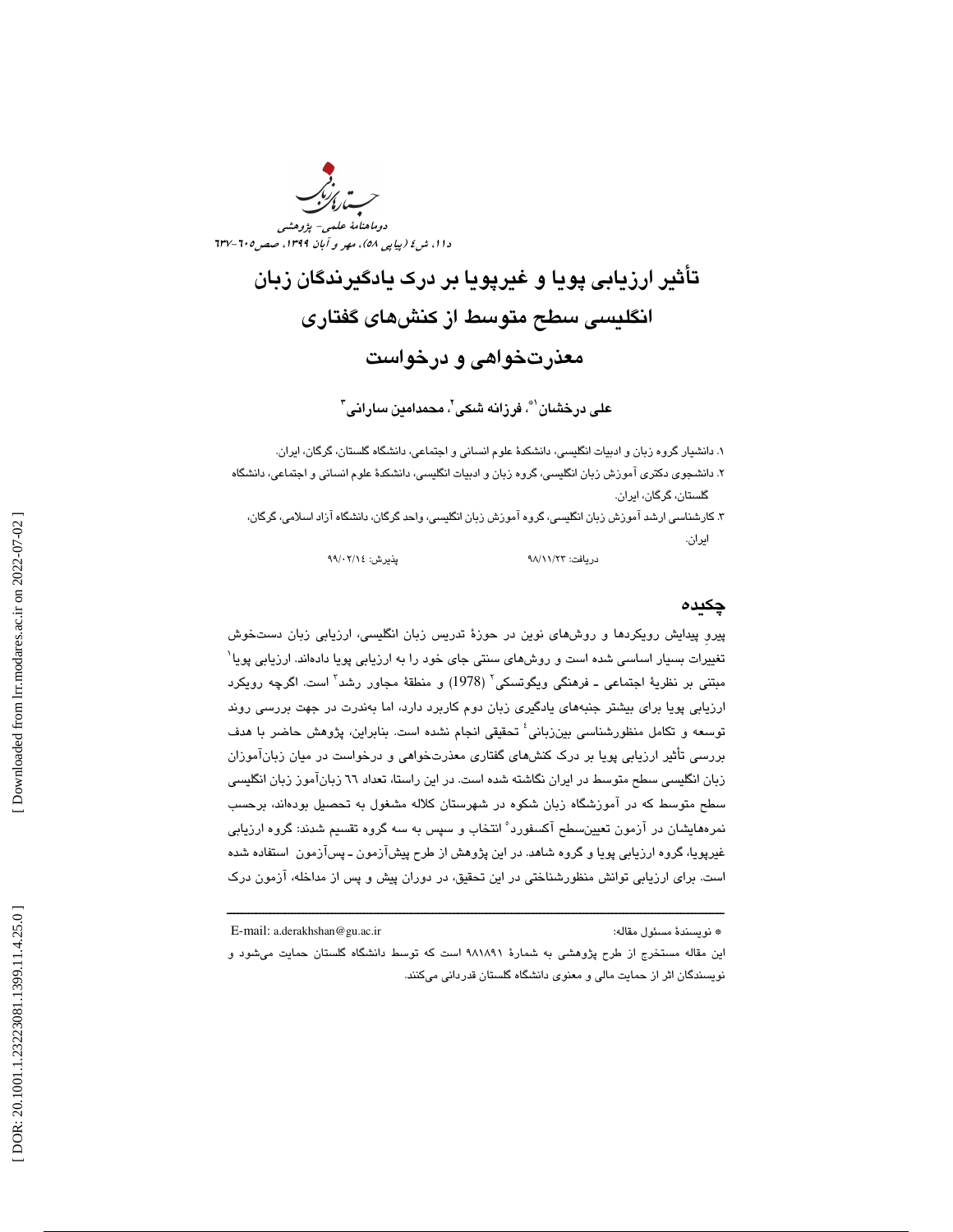منظورشناسی شنیداری<sup>٬</sup> بیرجندی و درخشان (2014) اجرا شده است. اعضای شرکتکننده در این تحقيق، هشت جلسهٔ آموزش ٤٥ دقيقهاي را در قالب كليپهاي ويدئويي منتخب از فصلها و بخشهاي مختلف *Why Reasons 13* و *Suits* دريافت كردند. نتا يج حاصل از آزمون تحل يل واريانس يكمتغيره نشان داده كه ميان اين سه گروه، تفاوت معنادار امارى وجود داشته است و نتايج بهدست|مده از ازمون<br>تعقيبي توكي<sup>۷</sup> نيز حاكي از آن بوده كه گروه ارزيابي پويا، نسبتبه دو گروه ارزيابي غيرپويا و شاهد، عملكرد بهترى داشته است. پژوهش حاضر كاربردهاى قابلملاحظهاى براى معلمان، زباناموزان و طراحان مواد آموزشی خواهد داشت.

**واژههای کلیدی**: ارزیابی پویا، ارزیابی غیرپویا، نظریهٔ اجتماعی ــ فرهنگی، منطقهٔ مجاور رشد، منظورشناسی، منظورشناسی درونزبانی، كنشهای گفتاری معذرتخواهی و درخواست.

#### . مقدمه 1

برخی از پژوهشگران و معلمان عقيده دارند كه ارزيابي يكي از مؤلفههاي تدريس حرفهاي است و بايد همسو و همراستا با فرايند تدريس پيش رود. سايهٔ سنگين امتحان پاياني، ايجاد رقابت نامطلوب، و ازبين بردن خلاقيت زبانآموزان در روش سنتي به روي آوردن به مدلهاي ديگري از ارزيابي منجر شد. شماري از معلمان بر اين باورند كه ارزيابي سنتي، نسبتبه شيوههاي نوين ارزيابي، مؤثرتر است؛ حال آنكه برخي ديگر، ارزيابي پويا را كه بهخوديخود، به افزايش یادگیری منجر میشود، مؤثرتر میدانند. تدریس زبان و ارزیابی، مکمل یکدیگرند؛ در عمل نمی-توان يک مورد را اجرا کرد و از ديگری چشم پوشيد. زبان!موزان ميتوانند تکاليف و وظايف خود را بهصورت مستقل انجام دهند، اما زبانشناسان بر این باور است كه عملكرد آنها با كمک و همیاری معلمان و بزرگترها وضعیت بهتری پیدا میكند. ارزیابی پویا روشی برای انجام ارزيابي زبان است كه درپي شناسايي توانايي و پتانسيل يادگيري و همچنين مهارتهايي است كه يك فرد براي يادگيري بهآنها نياز دارد. هدف از اجراي ارزيابي پويا آن است كه از طر يق مداخلات مناسب، روند پيشرفت و ترق ي زبانآموزان در آينده تسه يل شود.

منظورشناسی گرايشی نوظهور در رشتهٔ زبانشناسی است كه از حدود پنج دههٔ پیش، در قالب يک حوزهٔ مستقل در پژوهش زبانشناسی بنیان نهاده شد. منظورشناسی عبارت است از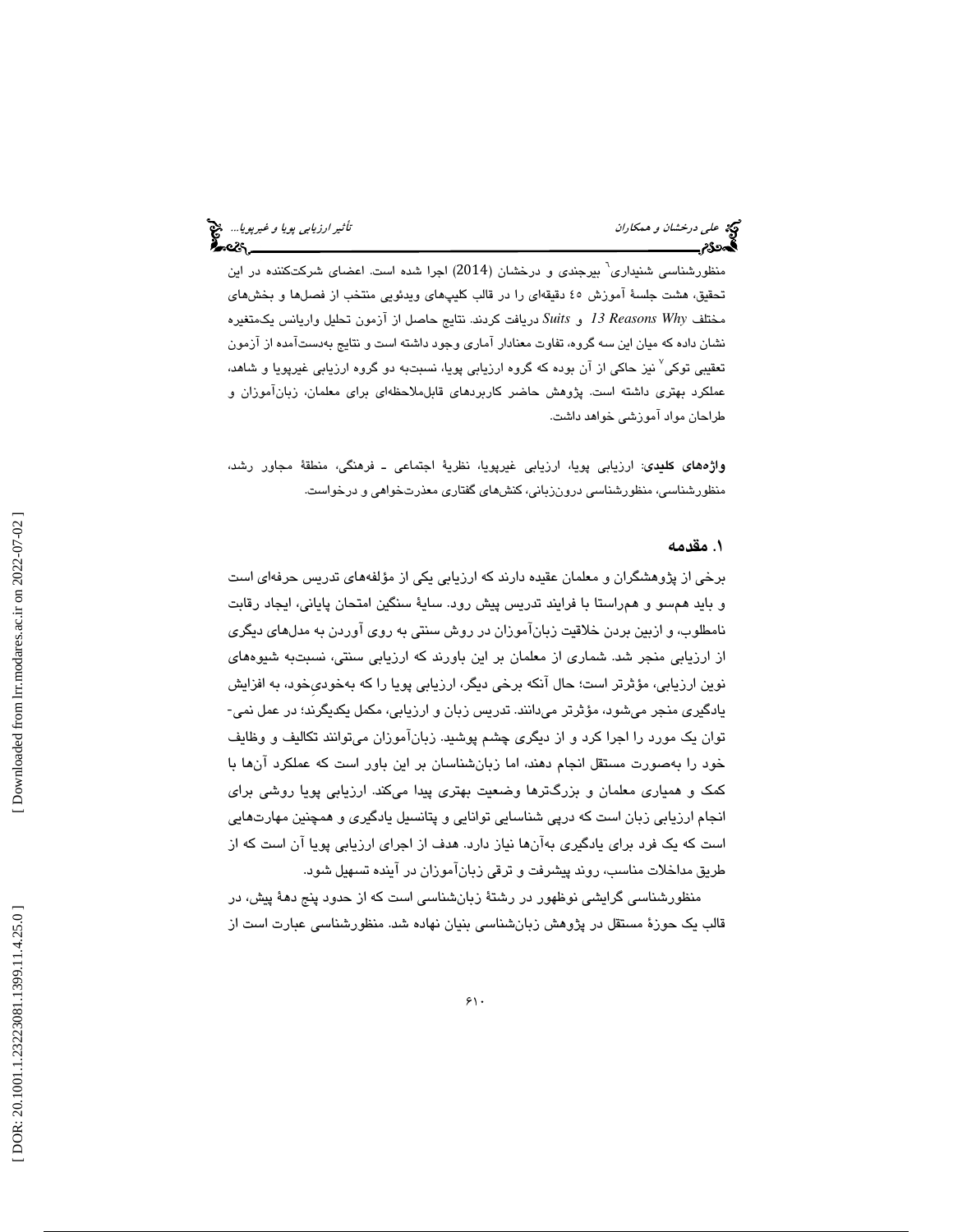مطالعهٔ زبان از نظر گويشور و مشخصاً، بر تصميمهای گويشوران، محدوديتهای پيشروی آنها در زمان استفاده از زبان در تعاملهای اجتماعی و همچنین، تأثیرات استفاده از زبان بر دیگر اعضای شرکتکننده در یک مکالمه متمرکز است. کاربرد زبان در مکالمهها و مراودات میان انسانها، كه بیشک متاثر از شرایط جامعه است، مورد مطالعه قرار میگیرد. بنابراین، منظورشناسی حوزهای از پژوهش زبانشناسی است كه زبان را در همان صورتی مطالعه می-كند كه توسط گويشوران و بهقصد انتقال پيام و منظور استفاده ميشود و از محدوديتها و تواناییِ مای انها تأثیر میگیرد.

در نتيجهٔ پيدايش اين چالشها و دشوارىها كه پيشروى معلمان و دانشجويان اموزش زبان انگلیسی بهمنزلهٔ زبان دوم/ اموزش زبان انگلیسی بهعنوان زبان خارجی قرار میگیرند، مبحث كاربرد مواد اموزشی صوتی ــ تصویری، توجه بسیاری از پژوهشگران حوزهٔ منظورشناسی درونزبانی را به خود جلب کرده است. نتایج بهدستامده نشان میدهند که مداخلههای اموزشی، در ارتقای توانمندی منظورشناختی موفق عمل کردهاند، اما شمار مطالعات و پژوهشهايي كه دربارهٔ نقش ارزيابي پويا و مداخلهٔ معلمها در امر يادگيري منظورشناسي به تأليف رسيدهاند، بسيار محدود است (Shahsavar et al., 2018) . بنابراين، پژوهش حاضر با تکيه بر نظريۀ مجاور رشد و نظريۀه فرهنگي ويگوتسکي به بررسي تاثير ارزيابي پويا و ارزيابي غيرپويا بر درک کنشهای زبانی معذرتخواهی و درخواست از طريق ويدئو و اموزش صوتي و تصويرى در بين زباناموزان زبان انگليسي سطح متوسط در ايران اختصاص يافته است.

#### ٢.پيشينهٔ تحقيق .

ارزيابي پويا، يک حوزهٔ تازه و نوظهور در امر تدريس زبان انگليسي بهمنزلهٔ زبان خارجي است، اما قدمت آن در دیگر حوزههای دانش، بیش از این است. هیوود و لیدز^ (2007) می-گويند كه ارزيابي پويا را ديگر نميتوان يک روش جديد و تازه در ارزيابي $\mathbf a$ اي روانشناختي و اموزشي درنظر گرفت، زيرا پيشينه و قدمت برخي از كاربردهاي اين صورت از ارزيابي به بیش از پنجاه سال قبل بازمیگردد. بنابراین، هیوود و لیدز بدین نکته اشاره کردهاند که گتینگر<sup>۹</sup>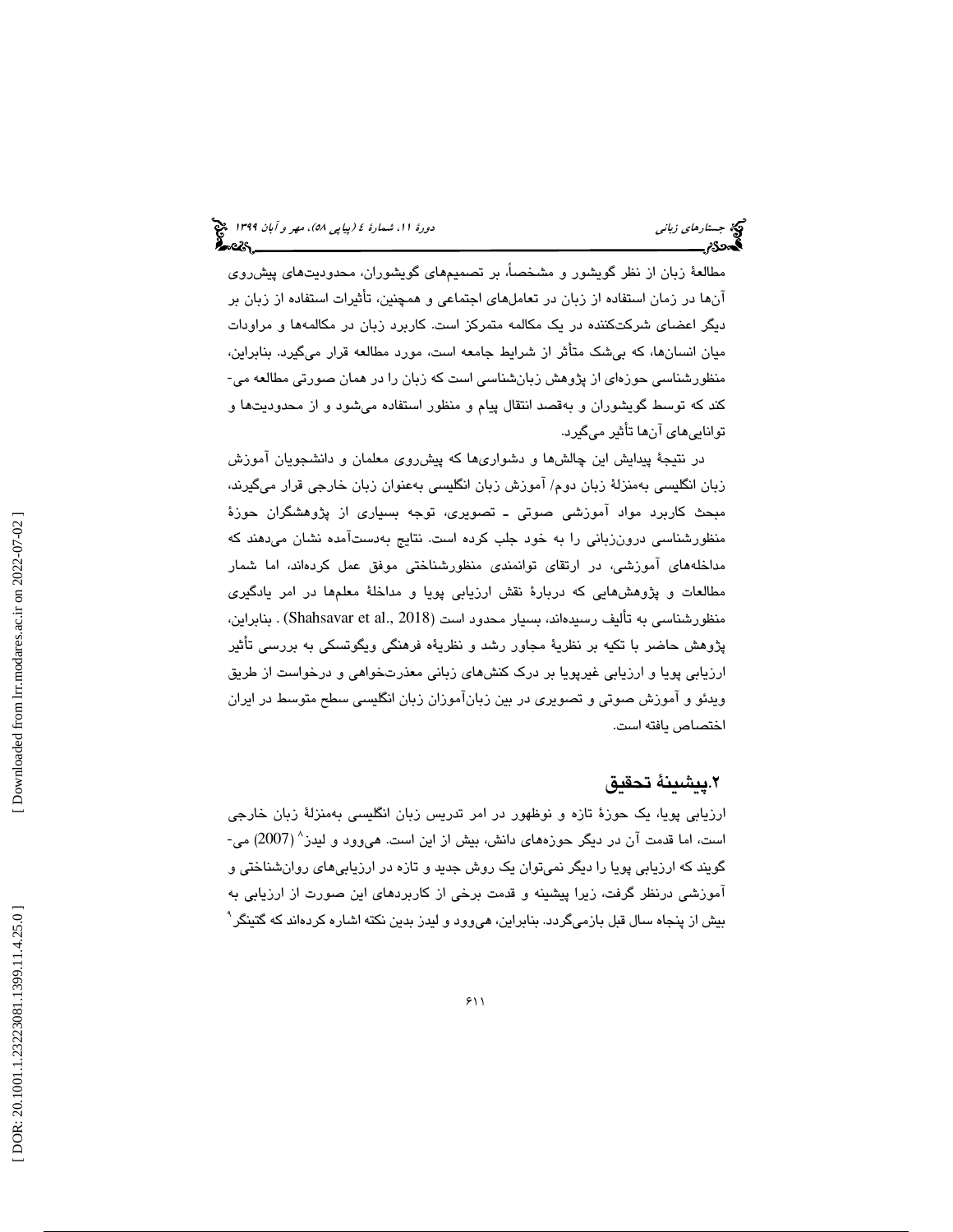(1984) ارزیابی پویا را در حوزهٔ درک مطلب مطالعه کرده است؛ جیتندرا و کامینویی `` (1993) آن را در حوزهٔ ریاضی بررسی کردهاند؛ و کوزولین و گرب'' (2002) به مطالعهٔ ارزیابی پویا در حوزهٔ گويش و زبان پرداختهاند. آنها اظهار داشتهاند كه هدف از اجرای فرايند ارزيابي پويا، شناسايي مهارتـها و سطح توانمندي كنوني دانشـجويان است، زيرا اين اطلاعات، به معلمان كمک میکنند تا فرایند تدریس و یادگیری را درجهت ارتقای پتانسیلهای یادگیری زبان!موزان اصلاح كنند. اگر معلمها از روشهاي واسطه گري مناسب استفاده كنند ميتوانند با استفاده از بازخورد و سرنخهايي كه ازسو ي زبانآموزان دريافت ميكنند، توانمندي آن ها را افزايش دهند ( . Lantolf & Poehner, 2011 )

دیدگاه ویگوتسکی، بر این اصل تاکید دارد که ارتباطها و تعاملهای جاری در محیط اجتماعي، نقش بسيار اساسي و مهمي در توسعهٔ پردازش هاي ذهني دارند. بنابراين، فعاليتهايي كه توسط سوژههای فرهنگی و افراد دیگر واسطهگری میشوند، در شكلگیری صورتهای متعالیتر هوشیاری و اگاهی نقش مساعد خواهند داشت. افراد با استناد به حافظه، توجه و ادراک، به توسعه و ارتقای اگاهی اقدام میکنند. وی معتقد است که یادگیری ابتدا از طریق تعاملهاي اجتماعي و دوم از طريق دروني كردن رفتارها اتفاق ميافتد. شمار پژوهشها درخصوص ارزيابي پويا در حوزهٔ تدريس زبان انگليسي بهمنزلهٔ زبان خارجي، چندان زياد نيست. پوهنر<sup>۱۲</sup> مىگويد: «تا به امروز، شمار محدودى از پژوهش،ها به بررس*ى* عملكرد دانشجويان زبان دوم از منظر ارزيابي پويا پرداختهاند؛ اما افزايش روزافزون علاقهمندي زبان شناسان كاربردى به نظريهٔ ويگوتسكي منجر به تأليف برخي اثار و پژوهشها دربارهٔ نحوهٔ كاركرد ارزيابي پويا در بافت زبان دوم شده است» (2008:5). تاكنون تأثير ارزيابي پويا بر . مهارت هاي زباني مثل خواندن (2012 ,Ebadi & Saeedian, 2015; Naeini & Duvall, 2012)، Ebadi & Rahimi, 2019; Farrokh & Rahmani, 2017;Tianshun & Lv, ) نوشتن كردن صحبت ،)Derakhshan & Shakki, 2016; Rohhani et al., 2018 2013)، شنيدن ( (Ebadi & Asakereh, 2017; Hill & Sabet, 2009) و همچنین بر گرامر و واژگان بررسی Bahramlou & Esmaeili, 2019; Kamali et al., 2018; Poehner, 2005; ) است شده 2011 ,Sadeghi & Khanahmadi)، اما تأثير آن بر برخي جنبههاي مختلف منظورشناسي كمتر موردتوجه قرار گرفته است.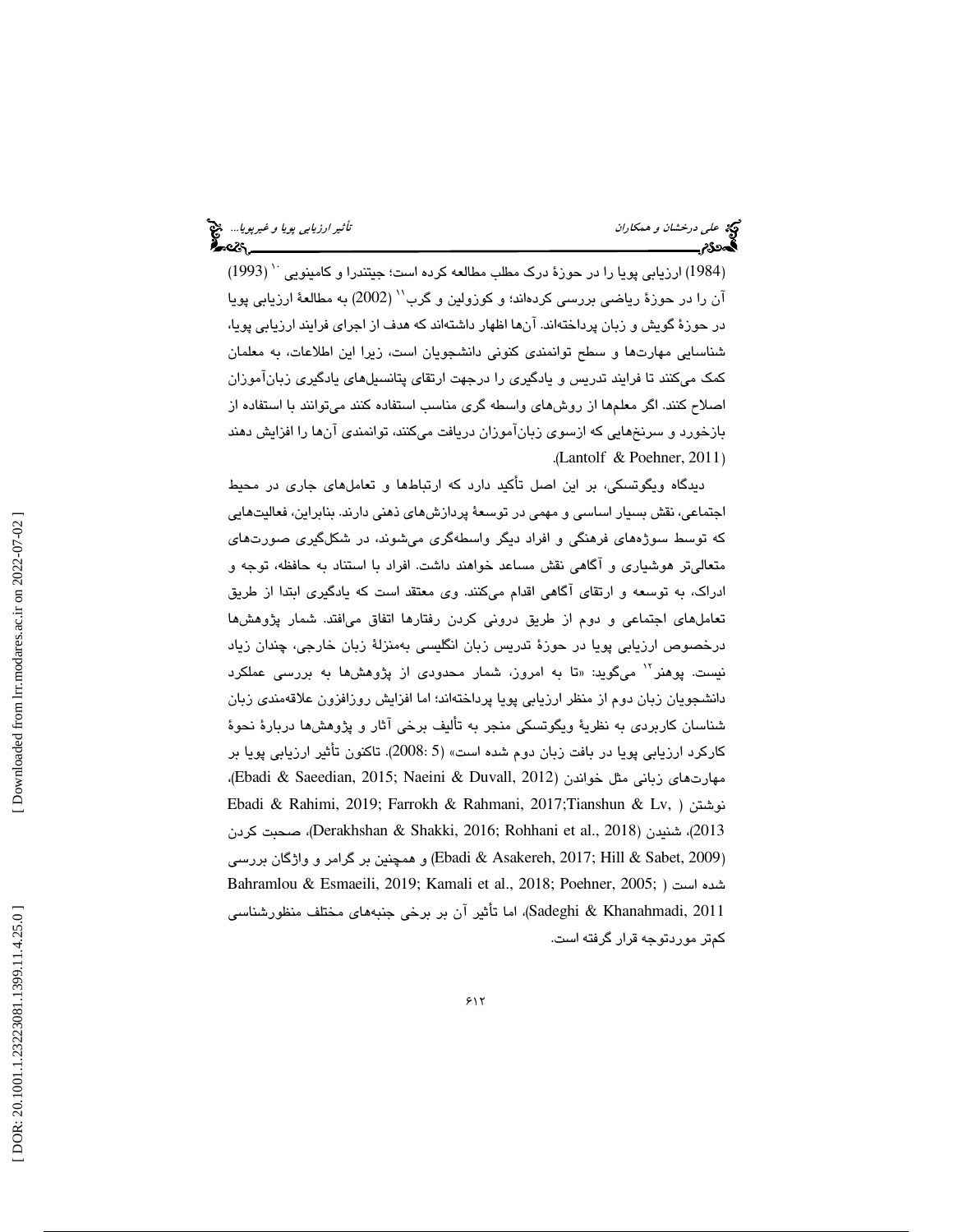از سويی ديگر، منظورشناسی بينزبانی، رشتهای چندمؤلفهای است که تلفيقی از منظورشناسی و پژوهش در يادگيری زبان دوم است و مبتنی بر نظريههای يادگيری زبان دوم<br>و اصول منظورشناسی است. اين اصول و چارچوبها، بهمنظور بررسی رويكرد خارجیزبان- ياو ها دانشجويان زبان دوم ، به ساخت و بازساز ي معن ي در زبان مقصد كاربرد دارند. كسپر و روور " (2002) اظهار داشتهاند كه زبانآموزان، در زمان فراگیری منظورها یا كاربردهای زبان دوم، با چالش بزرگی روبەرو میشوند، زیرا انها هم باید یاد بگیرند که چطور با استفاده از واژههای زبان مقصد، كار خود را راه بیندازند و هم باید بدانند كه كنشهای ارتباطی و واژه-ا هايی که برای اجرای کنشها بهکار میروند، نسبتبه شرایط، فعالیتها و روابط اجتماعی <sup>ه</sup>' و توانش منظورشناسي حساس هستند و در شكلگيري آنها نيز نقش دارند. طبق نظر ليچ<sup>،</sup>'' (1983)، اين دو حوزه از زباني<sup>۱٬</sup> شناخته ميشوند. منظورشناسي اجتماعي، دانش مربوط به ارتباط ميان قدرت و كنش ارتباطي، فاصلهٔ اجتماعي و وضعيت گذشته و آينده (Brown & Levinson, 1987) و دانش حقوق و وظايف دوجانبه و اَعمال مرسوم و متداول (1983 ,Thomas (و همچنين، شرا يط اجتماعي و پيامدهاي «چيستي، زمان و مخاطب كنشها» ( Fraser et al., as cited in Kasper 317 :Roever, 2002) را دربرمیگیرد. منظورشناسی زبانی نیز ازسوی دیگر بر دانش و توانايي استفاده از قراردادهای متداول معنايي (مثل راهبردهای مورداستفاده برای شناسايي كنش گفتاری) و قراردادهای متداول صوری (مثل صورتهای زبانشناختی مورداستفاده برای Clark as cited in Kasper & Roever, ) اجرای راهبردهای کنش گفتاری) تمرکز دارد .(2002: 317; Thomas, 1983

اسلامی راسخ<sup>۱۷</sup> و همكاران (2004) بدین واقعیت اشاره كردهاند كه عاملهایی مثل كلاس پرجمعيت، محدوديت ساعت تدريس و فرصت اندك براي برقراري روابط بينافرهنگي، مانع از یادگیری منظورشناختی میشوند. بسیاری بر این باورند که کلیپهای ویدئویی اموزشی، منابع بسيار سودمندي از اطلاعات هستند كه زبانآموزان را در خلق منظورهاي درونزباني همياري میکنند (Derakhshan & Arabmofrad, 2018). کراندال و باستورکمن <sup>۱۸</sup> (2004) نیز اظهار داشتهاند كه مكالمههاى مندرج در كتابهاى درسى، فاقد اطلاعات منظورشناختى كافى هستند. در همین راستا، یافتههای حاصل از پیکرهٔ گستردهای از پژوهشها نشان میدهند که مکالمههای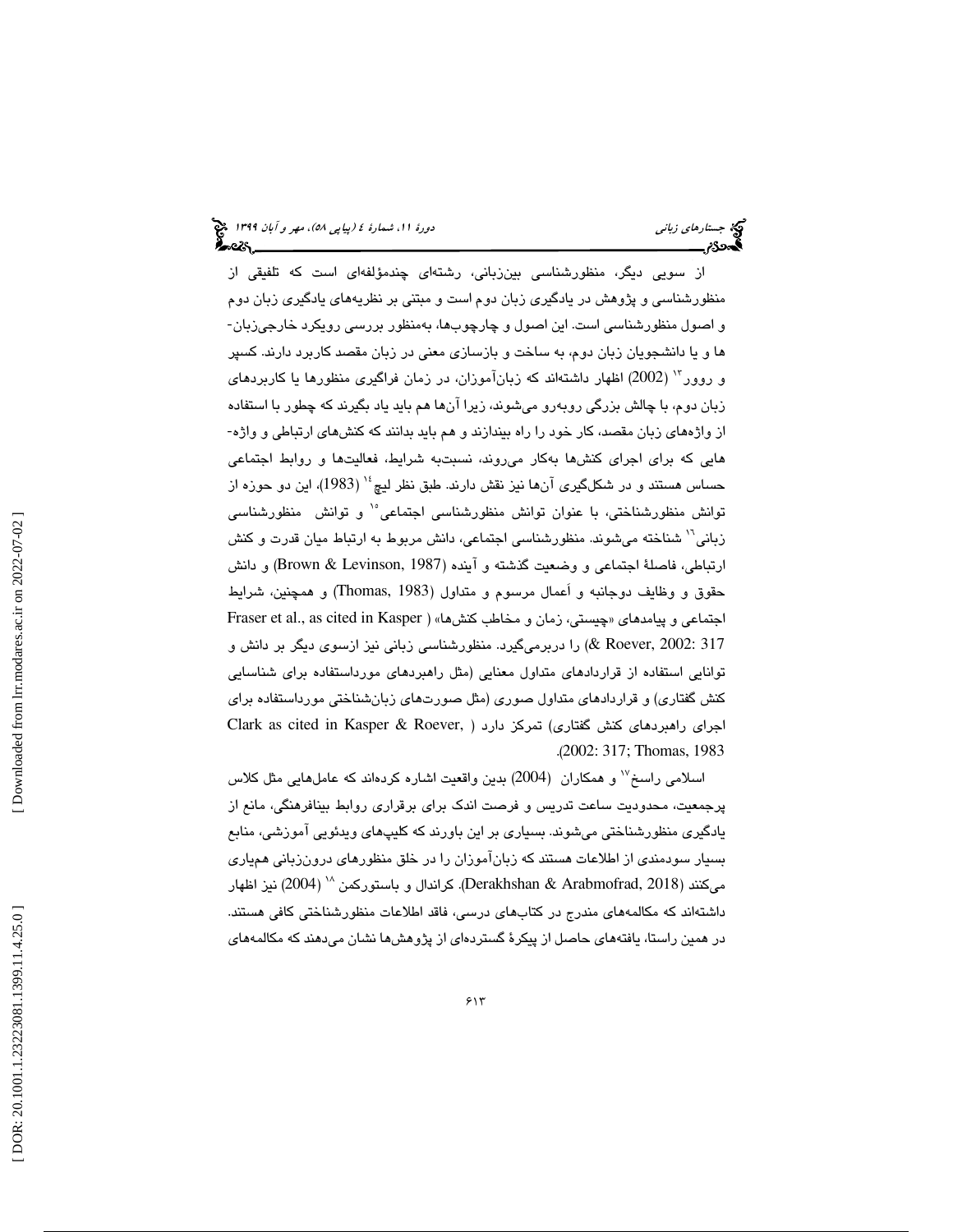مندرج در كتابهاى درسى را نمىتوان يک منبع قابلاطمينان از دادهها و اطلاعات

منظورشناختی لحاظ کرد (Boxer & Pickering, 1995; Gilmore, 2004).<br>اسلامی راسخ و مردانی\*` (2010)، تأثیرات تدریس تلویحی (ضمنی) بر بسامد شیوههای تشدید عذرخواهی را از طریق کارتهای کوچکی که حاوی موقعیتهای مختلف عذرخواهی بود، مورد مطالعه قرار داده و به این نتیجه رسیدهاند که تدریس و راهنمایی میتواند تناسب استفاده از قید*های* شدت در میان دانشجویان زبان انگلیسی سطح متوسط را ارتقا دهد. این نتایج، با<br>یافتههای مطالعات شریعتی و چمنی <sup>۲۰</sup> (2010) نیز همراستا هستند. این دو پژوهشگر، بازهٔ راهبردهای مورداستفاده برای معذرتخواهی در زبان فارسی را بررسی قرار داده و آن را تقسیمېندی کردهاند. گویشوران زبان فارسی با استفاده از همان راهبردهایی که در مجموعهٔ كنش گفتارى درج شده است، معذرتخواهى مىكنند؛ حال انكه براى درخواست بخشش، بيش از هر راهبرد ديگری، از ابزار نمايندۀ كنش غيربيانی<sup>۲۱</sup> استفاده میكنند.

جرنيگان<sup>۲۲</sup> (2012) كارآمد*ي* و تأثيرگذاري فرايند تدريس خروجي،حور را كه در آن از تصاویر ویدئویی در یک محیط کاملاً انگلیسی;زبان استفاده شده بود، بررسی کردهاند. نتایج حاصل از آن تحقيق، از يافتههاي مطالعات پيشين دربارهٔ تأثيرگذاري تدريس و راهنمايي معلم بر پيشرفت و ارتقاى كيفيت منظورشناختى عملكرد زبان۱موزان در امتحان ارزيابى مقبوليت منظورشناختي ادراكمحور پشتيباني كرده است. نتايج امتحان مكتوب تربيت معلم (تيتي سي)، توانايي زباناموزان در شناخت صورتهاى منظور ـ زبانشناختي موردقبول را نشان ميدهد.

تاجالدين و طيبي يور (2012) در تحقيق خود دربارهٔ تأثير آموزش در قالب ارزشيابي پويا بر دانش كاربردشناسي بينزباني كنشهای گفتاری عذرخواهی و درخواست از الگوی داخلی ارزشیابی پویا، از روش ساندویچ استفاده کردند. ابزار مورد استفاده در این تحقیق آزمون تکمیل گفتار نوشتاری و طرح تحقیق انها شامل پیشازمون، پسازمون و پسازمون تأخیری بود. نتيجهٔ تحقيق انها نشان داد گروهی كه بهصورت پويا ارزشيابی شدند عملكردشان نسبت به گروهی كه به روش سنتی مورد ازمون قرار گرفتند بهتر بود و عملكرد اين گروه در هر دو سطح زباني از پيشازمون تا پسازمون و پسازمون تأخيري بهتر شده بود. همچنين نتيجهٔ تحقيق انها نشان داد كه بين سطح زباني و اموزش تعامل وجود ندارد كه اين امر نشاندهندهٔ ان است كه انچه در پسازمون و پسازمون تاخيرى تفاوت معنادارى ايجاد مىكند اموزش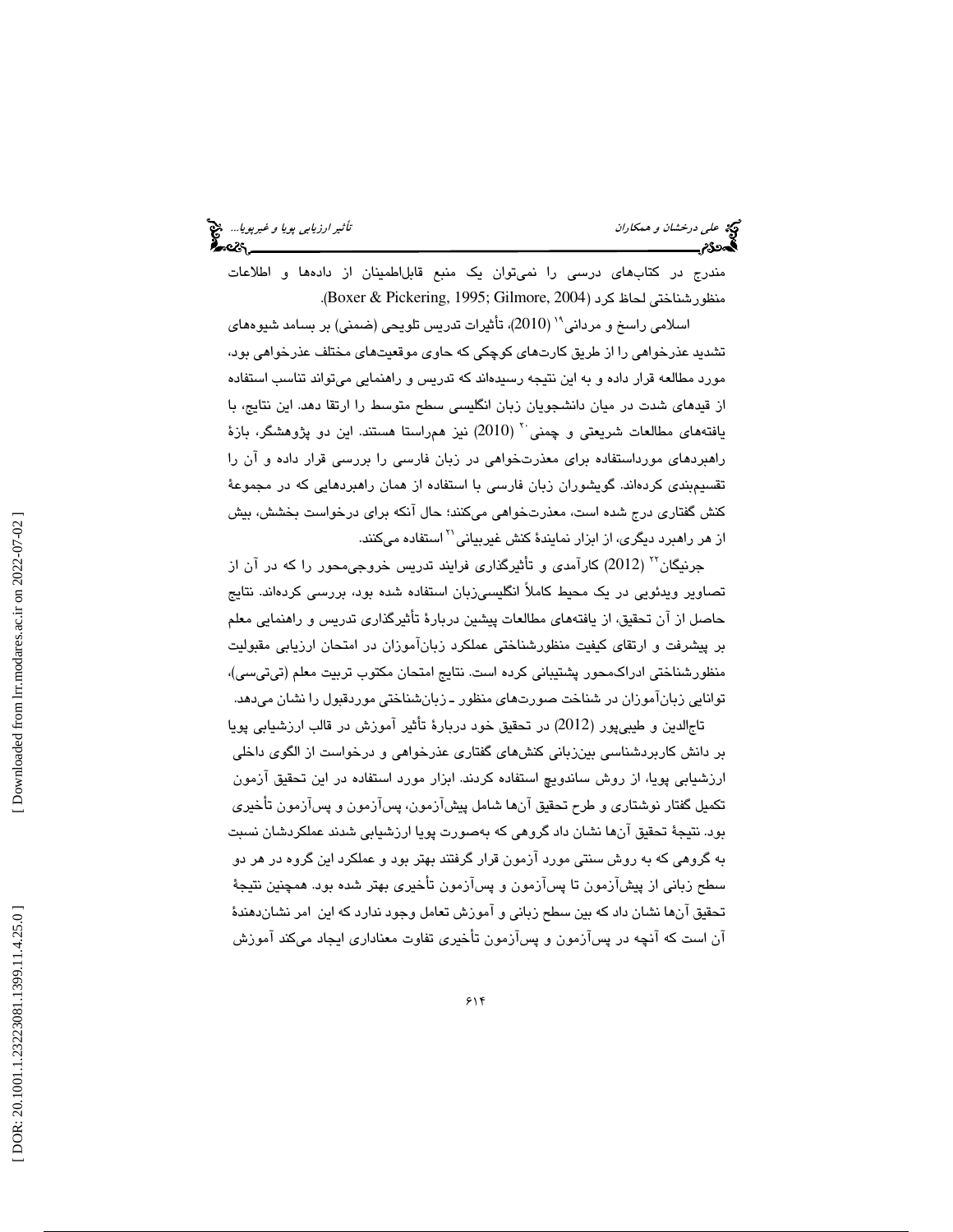### (پياپي 58)، مهر و آبان 1399 جستارهاي زباني دورة ،11 شمارة 4

است و نه سطح زبانی افراد.

علاوه بر اين، درخشان و اسلامی راسخ (2015) برای شناسایی تأثیر کلیپهای ویدئویی كمكآموزشي بر افزايش آگاهي منظورشناختي دانشجويان در كلاسهاي تدريس زبان انگليسي بهمنزلهٔ زبان خارجی/ زبان دوم تحقیق کردهاند. این پژوهشگران، تعداد شصت دانشجوی زباناموز فارسیزبان سطح فوق،توسط را بهصورت تصادفی انتخاب کرده و انها را به سه گروه مختلف (گروه «بحث كلاسـي»، گروه «ايفاى نقش» و گروه «ترجمهٔ تعاملـي») تقسيم كردند. تعداد ٣٦ بخش از قسمتهاى مختلف برنامهٔ *فلشفوروارد*، سريال تلويزيون*ي استارگيت<sup>71</sup>* و فيلم *انی هال* برای دانشجویان بەنمايش درامد. نتايج حاصل از ازمون تكميل گفتمان چندگزينەای نشان دادند كه آگاهی دانشجویان زبانآموز هر سه گروه، دربارهٔ كنشهای گفتاری درخواست و معذرتخواهی، افزایش داشته، اما نتیجهٔ آزمون شیفه $\texttt{Y}^i$  حاکی از عملکرد برتر دانشجویان گروه «بحث كلاسى» نسبتبه دو گروه ديگر بوده است. كنشهاى گفتارى مورد استفاده در اين تحقيق با پژوهش حاضر يكسان است اما بخشهاي تلويزيوني تدريس و سريالهاي مورد استفاده بهعنوان ابزار متفاوت بودهاند. وجه تمايز ديگري كه گفتني است روش ارزيابي پويايي است كه در تحقيق حاضر سبب پيشرفت فرايند يادگيری زبانآموزان شده است.<br>هاشمی شهرکی ْ آ و همکاران (2015)، دربارهٔ منظورهای تلویحی گوینده در بافت شنود و

در عين حال، شناسايي راهبردهای مداخله و واسطهگری مدرس در مبحث منظورشناسی مطالعه كردهاند. تعداد پنجاه دانشجوی زبانهای خارجی، از دو كلاس سطح متوسط در يک مؤسسهٔ آموزش زبان در ايران، بهمنزلهٔ شركتكنندگان آن تحقيق انتخاب شدند. گروههای شاهد و آزمایش، به یک رویهٔ ارزیابی چندگانه در قالب پیشآزمون پویا و غیرپویا (فاز غنی-سازی) و پسازمون پویا و غیرپویا وارد شدند. در طول رویهٔ ارزیابی پویای گروهی كه ده هفته به طول انجاميد، صرفاً گروه آزمايش، پشتيباني و مداخلهٔ معلمان را دريافت كردند. در اين پژوهش، از روش های تحلیل دادهٔ كیفی و كمّی استفاده شده است.

در مطالعهای دیگر، درخشان و شکی (2016)، ۳٦ دانشجوی زبان انگلیسی (بهمنزلهٔ زبان خارجي) سطح مبتدى را مورد بررسى قرار دادند. انها از طريق روشهاى كمكى به فرايند تدریس شنیداری پرداختند و با نتایج حاصل از آزمون آنووای یکسویه و آزمون توکی نشان<br>دادهاند که گروه پویا، نسبتبه گروههای غیرپویا و شاهد، عملکرد بهتری از خود نشان داده –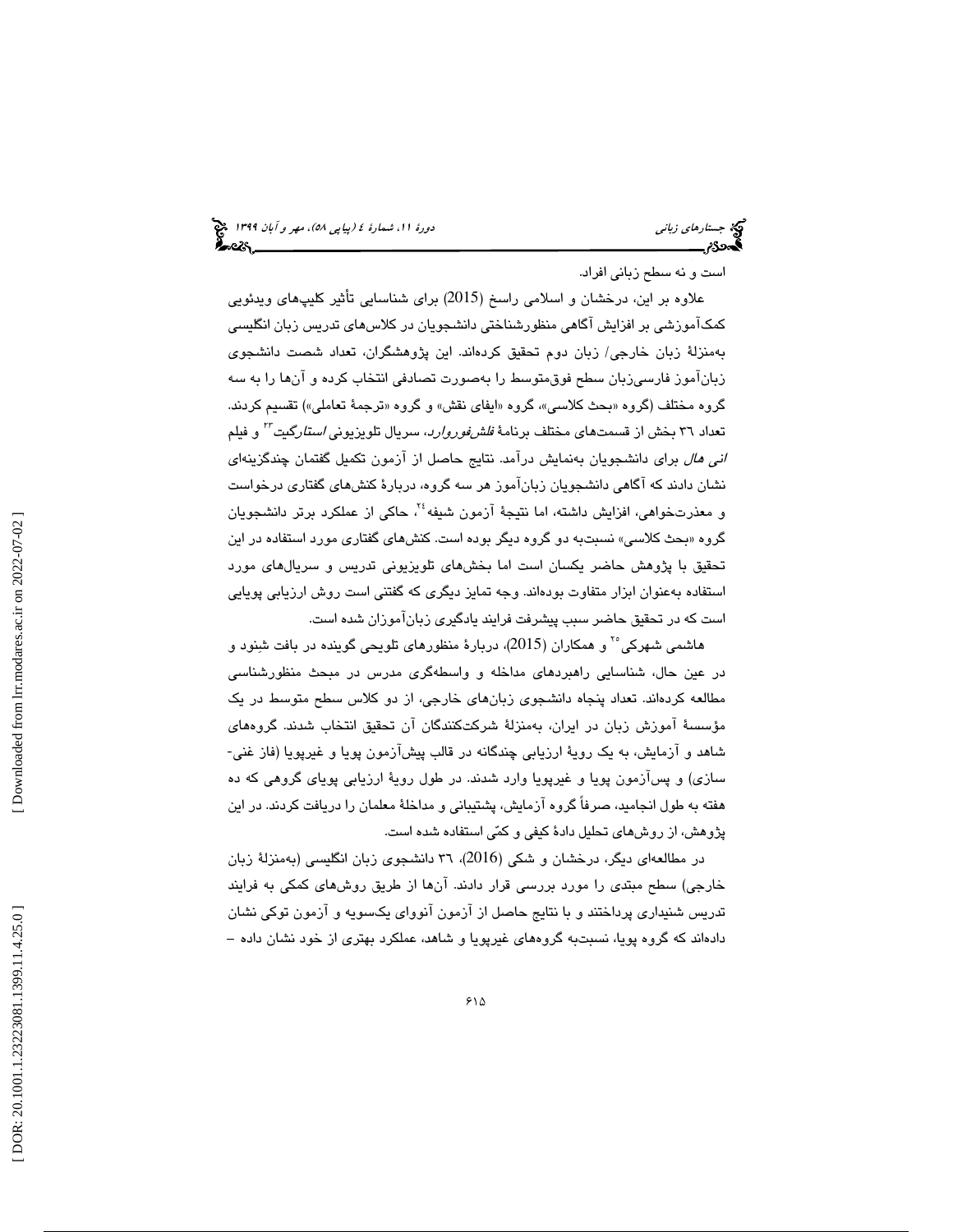است ، اما عملكرد گروه غيرپويا از عملكرد گروه شاهد بالاتر و بهتر نبوده است.

درهمین راستا کمالی و همکاران (2018)، ۲۳ نفر از زبانآموزان پسر را در هر یک از گروههاي كنترل و آزمايش قرار دادند. آنها به تدريس قواعد شرطي نوع دوم پرداختند و در فرايند كار خود پيش و پسازمون و همچنين ازمون متاخر استفاده كردند. انچه از تحقيق ايشان دريافت شد اين بود كه گروه آزمايش كه از طريق ارزيابي پويا مورد بررسي قرار ميگرفتند، نسبت به گروه ديگر بهتر بودند و عملكرد قابل قبول تري داشتند. همچنين، بهراملو و اسماعیلی<sup>۲۰</sup> ( 2019) به بررسی تأثیر ارزیابی پویا بر یادگیری کلمه از طریق استنباط واژگانی و مقايسهٔ آن با تمرينات تقويت واژه پرداختند. ٤٥ شركتكننده در سه گروه به مدت شش روز شش متن را خواندند و به سؤالات درک مطلب پاسخ دادند. پس از ارزیابی زبان۱موزان از طريق مقياس دانش واژگاني، محققان به اين نتيجه رسيدند كه ارزيابي پويا بهصورت گروهي در تقويت يادگيري كلمات بسيار مؤثر و مفيد بوده است.

نتايج حاصل از بازبيني و بررسي جامع متون و مقالات مرتبط در حوزهٔ ارزيابي پويا و منظورشناسی (يادگيری كنش،ای گفتاری) نشان میدهند كه شمار مطالعاتی كه دربارهٔ تأثیر ارزيابي پويا بر فراگيري منظورشناختي كنشهاي گفتاري به تأليف رسيده، بسيار محدود است. بنابراين، پژوهش حاضر با هدف رفع آن خلأ به تأليف رسيده است. با توجه به محدوديت يها محیط کلاس،های درس و کتاب،های بافتزداییشدهای که برای تدریس زبان انگلیسی بهمنزلهٔ زبان خارجی/ زبان دوم طراحی میشوند، پژوهشهای مرتبط با اموزشپذیری توانش منظورشناسی در كلاس،های درس زبان انگلیسی، بر شناسایی تكنیكها و روشهای مؤثر و<br>مساعد برای یادگیری منظورشناسی متمركز شدهاند Alcón-Soler, 2002; Alcón-Soler) & Martin'nez-Flor, 2005; Bijandi& Derakhshn, 2014; Derakhshan & Eslami, .2015; House, 1996; Rose & Kasper, 2011; Uso-Juan & Marti'nez-Flor, 2006) طرفداران و پيروان حوزهٔ منظورشناسي، علاقهمندي بسياري نسبتبه ويدئوهاي كمك\موزشي و نقش انها بهمنزلهٔ یکی از ابزارهای اموزشی مورداستفاده برای تدریس منظورشناسی درونزبانی نشان میدهند. تا جایی که نگارندگان میدانند در پژوهشها و مطالعات پیشین، تأثير ويدئوهاي آموزشي در تركيب با ارزيابي پويا بر بازده تدريس منظورشناسي در كلاس-های درس موردبررسی قرار نگرفته است. بنابراین، پژوهش حاضر بهقصد اكتشاف تأثیرات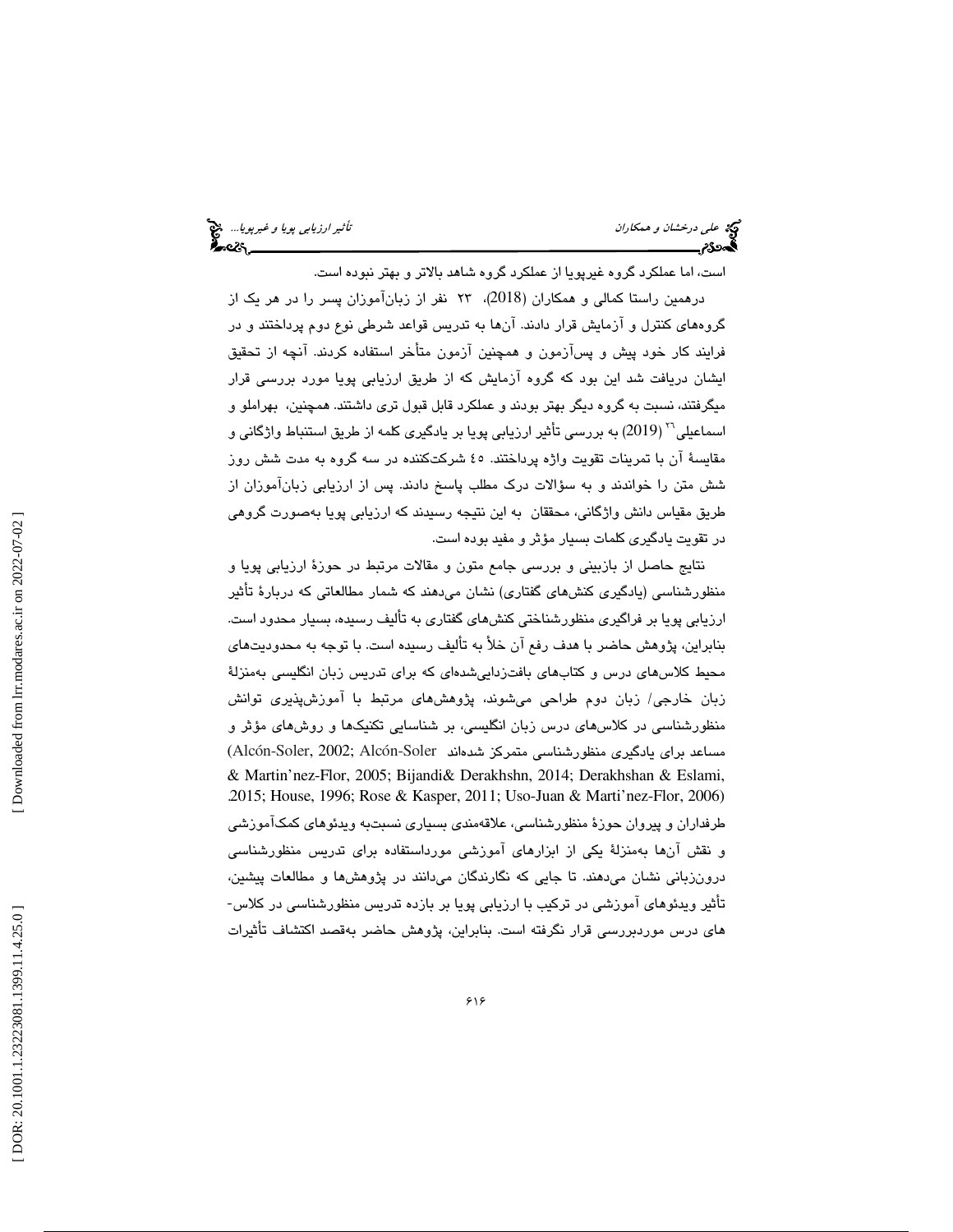فرايندهای ارزيابی پويا و غيرپويا بر درک کنشهای گفتاری معذرتخواهی و درخواست در دانشجويان زبان انگليسي سطح متوسط در ايران به تأليف رسيده است.

#### . 3 چارچوب نظري

اساساً ارزيابي پويا بهعنوان روشي تعريف شده است كه در آن تفاوتهاي شخصي و كاربردهاي آنها در فرايند تدريس مداخله ميكنند و تأكيد بر فرايند يادگيري دارند. نكتهٔ مهم اين است كه ارزيابي پويا خلاف ارزيابي غيرپويا آموزش را از ارزيابي جدا نميكند و بر اين باور است كه نمرهٔ يک فرد از ميانگين و تفاوت نمرههاي او قبل و بعد از آموزش و مداخلهٔ معلم هب دست ميآيد. براي بهدست آوردن درك بهتر از ارزيابي پويا لازم است مباني نظري زير را مدنظر قرار دهيم.

### ( **1978** 1.ـ3 نظري ة اجتماعي ـ فرهنگي ويگوستكي (

مطابق با نظريه اجتماعي ـ فرهنگي ويگوتسكي(1978)، يادگيري فرايندي اجتماعي تلقي ميشود و مشخصهٔ بارز ان نقش تعامل در رشد و شناخت است. این نظریه بر رابطهٔ واسطهای میان جهان و انسان كه لزوما بر پايهٔ ارزيابي پوياست تاكيد ميكند. شناخت فرد از طريق تعاملاتي كه در اجتماع دارد توسعه پيدا ميكند و اين عمل به تحولاتي بنيادين در مرحلهٔ يادگيرى هر انسان منجر ميشود. ويگوتسكي عقيده دارد رشد فرهنگي در هر شخص دو مرحله دارد: در مرحلهٔ اول شخص در اجتماع به میزان رشد كافی میرسد و پس از آن به مرحلهٔ رشد فردی وارد ميشود .

#### ٢ـ٦. نظرية منطقة مجاور رشد

در همين راستا، ويگوتسكي در اوايل دههٔ ۱۹۳۰ مفهوم منطقهٔ مجاور رشد را مطرح كرد تا بر درک و شکلگیری توسعهٔ ذهنی هر شخص تمرکز کند. وی معتقد بود که منطقهٔ مجاور رشد به رابطهٔ بين سطح واقعي دانش كنوني آن فرد و توانايي و قدرتي كه يك عامل خارجي به شخص میدهد تا به مراحل بالاتر دست یابد، گفته میشود. فراهم کردن بازخوردهای مناسب همراه با<br>واسطهگری بجا و بهموقع معلم میتواند در فرایند تدریس و آزمونسازی پیامآور نتایج شگفت-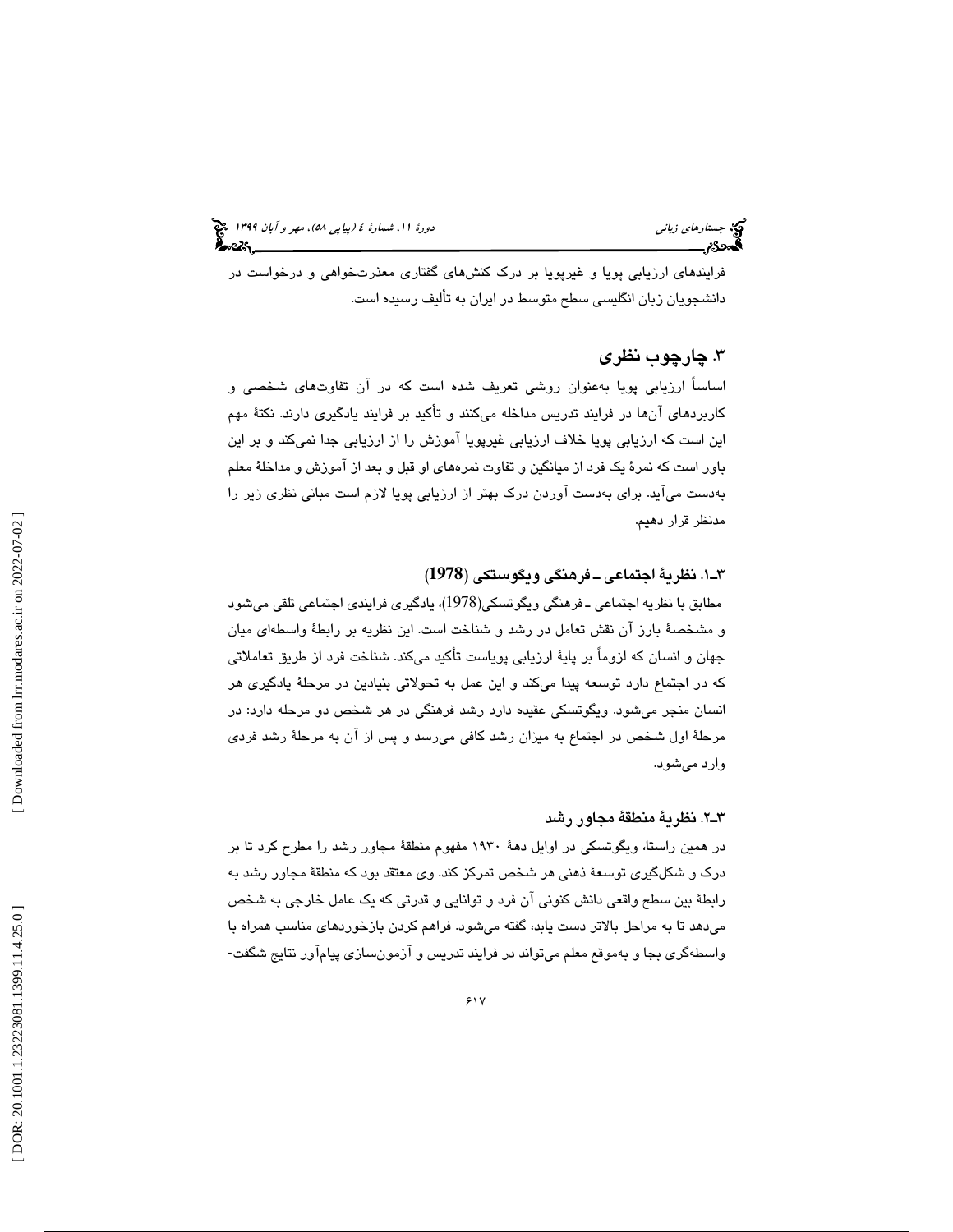ئ*اثير ارزيابى پويا و غيرپويا...*. چ<mark>خ</mark><br>استانستان استان پوچ پ

انگيزي باشد. وقتي از منطقهٔ مجاور رشد حرف ميزنيم درحقيقت تعامل بين يک فرد بااستعداد و يك فرد تازهكار را مورد بررسي قرار ميدهيم. آنچنان كه پيداست فرد تازهكار با كمك فردي ديگر كمكم به رشد و استقلال ميرسد و قادر است به تنهايي يك كار را انجام دهد.

#### . 3ـ3 ارزيابي پويا

ارزيابي و ارزشيابي هميشه فرايند يادگيري را راحتتر كردهاند و درهاي جديدي را براي ورود به روشهاي آموزش جديد گشودهاند. وقتي صحبت از ارزيابي پويا ميشود منظور بررسي تكتك فواصل آموزش و مداخله و ميزان پيشرفت فرد است. ارزيابي پويا به دو زيرشاخ ة رويكرد مداخلهگرانه و رويكرد تعاملانه تقسيم بندي ميشود.

#### . 1ـ3ـ3 رويكرد مداخلهگرانه

بهطور معمول در اين ديدگاه يك ساختار پيشآزمون ـ پسآزمون برگزار ميشود و پس از انجام پیشازمون یک دورهٔ اموزشی برای افراد در نظر گرفته خواهد شد. این رویکرد از فرایند تدريس، بهمنزلهٔ برنامهٔ مداخلهگر استفاده میكند و آموزشی كه از طريق ارزيابی پويا درتكتک اين بازهٔ زماني بين دو آزمون صورت ميگيرد، بهمنزلهٔ ارزيابي پويا مداخلهگرانه شناخته ميشود. اين رويكرد ميتواند در مقياسهاي بزرگ و به دو صورت نوشتاري و گفتاري انجام شود و اثر حاضر نيز از اين رويكرد براى اعمال رويهٔ تحقيق استفاده كرده است.

#### . 2ـ3ـ3 رويكرد تعاملانه

در اين رويكرد يادگيري همراه با تعامل و ارتباط با يك شخص با استعداد و يا با همكاري معلم صورت ميپذيرد. طرفداران اين رويكرد بر اين باورند كه فرد بهتنهايي نميتواند به دانش خود براي يادگيري اعتماد و اكتفا كند. آنها حضور و مداخل ة شخصي ديگر را عامل پيشرفت و ترقی در یادگیری میدانند. خلاف رویکرد مداخلانه که هم امکان یادگیری از طریق گروهی و هم فردي را امكانپذير ميداند در رويكرد تعاملانه تنها آموزش فردي مدنظر قرار ميگيرد و بسيار زمانبر است.

تحقيق حاضر بر مبناي چارچوبهاي نظري مطرحشده و رويكرد مداخلهگرانهاش قصد دارد به بررسي تأثير ارزيابي پو يا و غيرپويا بر درك يادگيرندگان زبان انگليسي سطح متوسط از كنشهای گفتاری معذرتخواهی و درخواست بپردازد كه تاكنون توجه كمی را به خود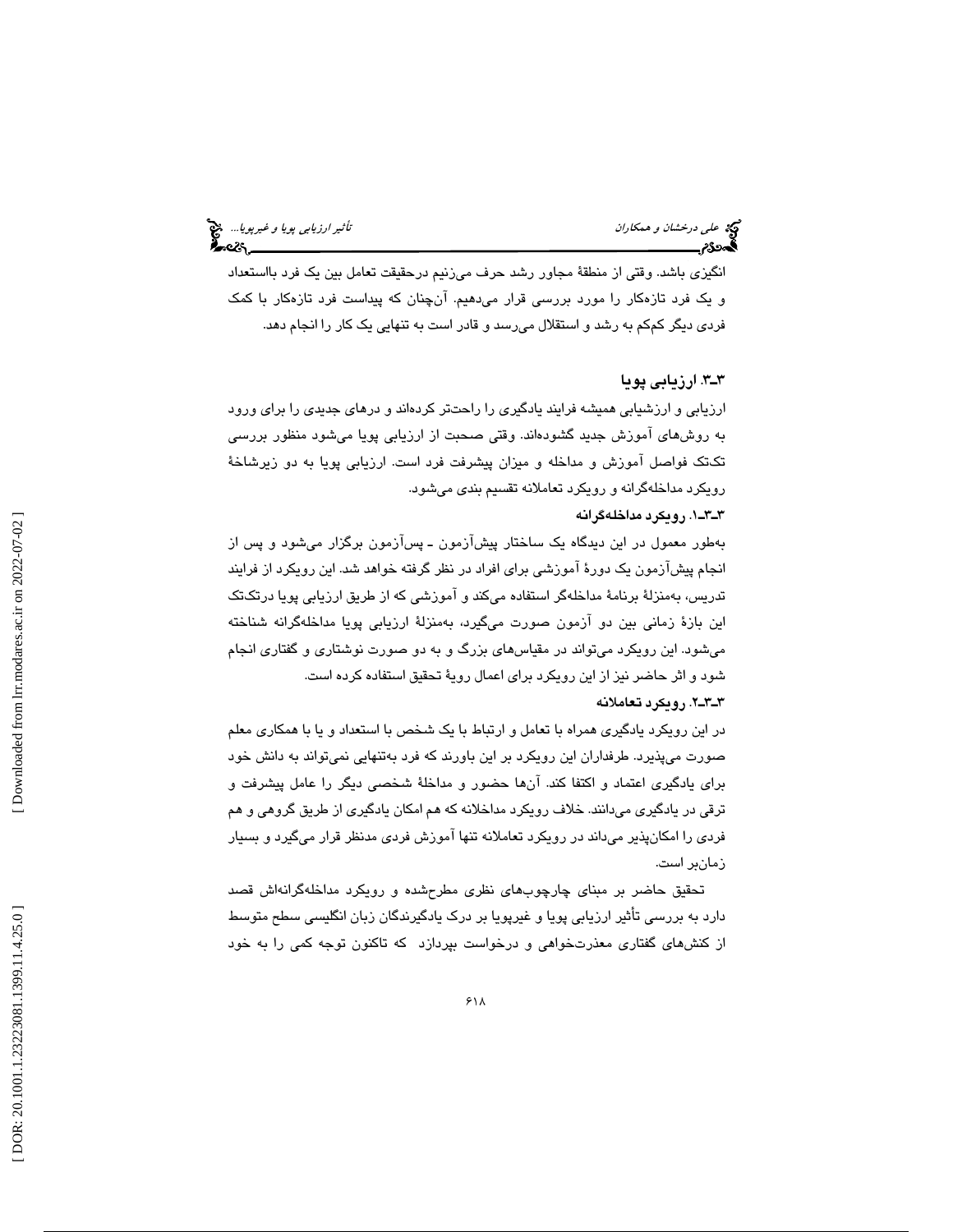اختصاص داده است. پرسش تحقيق بدين شرح است:

آيا روش تدريس (ارزيابي پويا يا ارزيابي غيرپويا) تأثير معناداري بر درک کنشهاي گفتاری معذرتخواهی و درخواست در دانشجویان زبان انگلیسی سطح متوسط در ایران دارد؟

. روش انجام تحقيق 4

#### . 1ـ4 جامع ة آماري

برای پاسخگویی به این پرسش، از سه گروه از زبانآموزان كه مهارت و توانایی زبانی آنها در آزمون تعيين سطح آكسفورد ارزيابي شده بود، در تحقيق حاضر استفاده كرديم. جمعيت كل موردنظر در اين تحقيق، شامل ۸۰ يادگيرندهٔ زبان انگليسى فارسى;بان بودهاند. اين زبانآموزان در مؤسسهٔ آموزش زبان شکوه در شهر کلاله (استان گلستان ـ ایران) مشغول به تحصيل بودهاند. تعداد 66 زبانآموز زبان انگليسي، ك ه نمره يها آنها در آزمون تعيين سطح آكسفورد بين ٢٤ تا ٣٠ بود، بهعنوان زبانآموز سطح متوسط انتخاب شدند. زبانآموزان خانم و آقا كه در اين تحقيق شركت كرده بودند، در بازهٔ سنی ۱۵ تا ۱۹ سال قرار داشتند؛ زبان بومی یا مادری انها نیز فارسی بوده است و زبان انگلیسی را بهمنزلهٔ زبان خارجی مطالعه میکردند. پس از همگنسـازی جمعیت نمونه، انها به سـه گروه تقسیم شدند: الف) گروه ارزیابی پويا؛ ب) گروه ارزيابي غيرپويا؛ ج) گروه شاهد.

جدول : 1 توزيع و مشخصات اعضاي شركتكننده در هر گروه **Table 1:** Distribution and Characteristics of Participants in Each Group

| جنسيت            | بازۂ سنی  | تعداد | گروھ                 |
|------------------|-----------|-------|----------------------|
| ۱۳ خانم و ۹ آقا  | $19 - 15$ |       | گروہ ارزیابی پویا    |
| ۱۲ خانم و ۱۰ آقا | $19 - 15$ |       | گروہ ارزیابی غیرپویا |
| ۱۲ خانم و ۱۰ آقا | $19 - 17$ | v.    | گروه شاهد            |

#### . 2ـ4 مواد و ابزار تحق يق

تعداد سي كليپ ويدئويي با مضمون معذرتخواهي و تعداد سي كليپ با مضمون درخواست، از برنامههای *I3 Reasons Why* انتخاب شدند كه در بخش بعد، معرفی و بررسی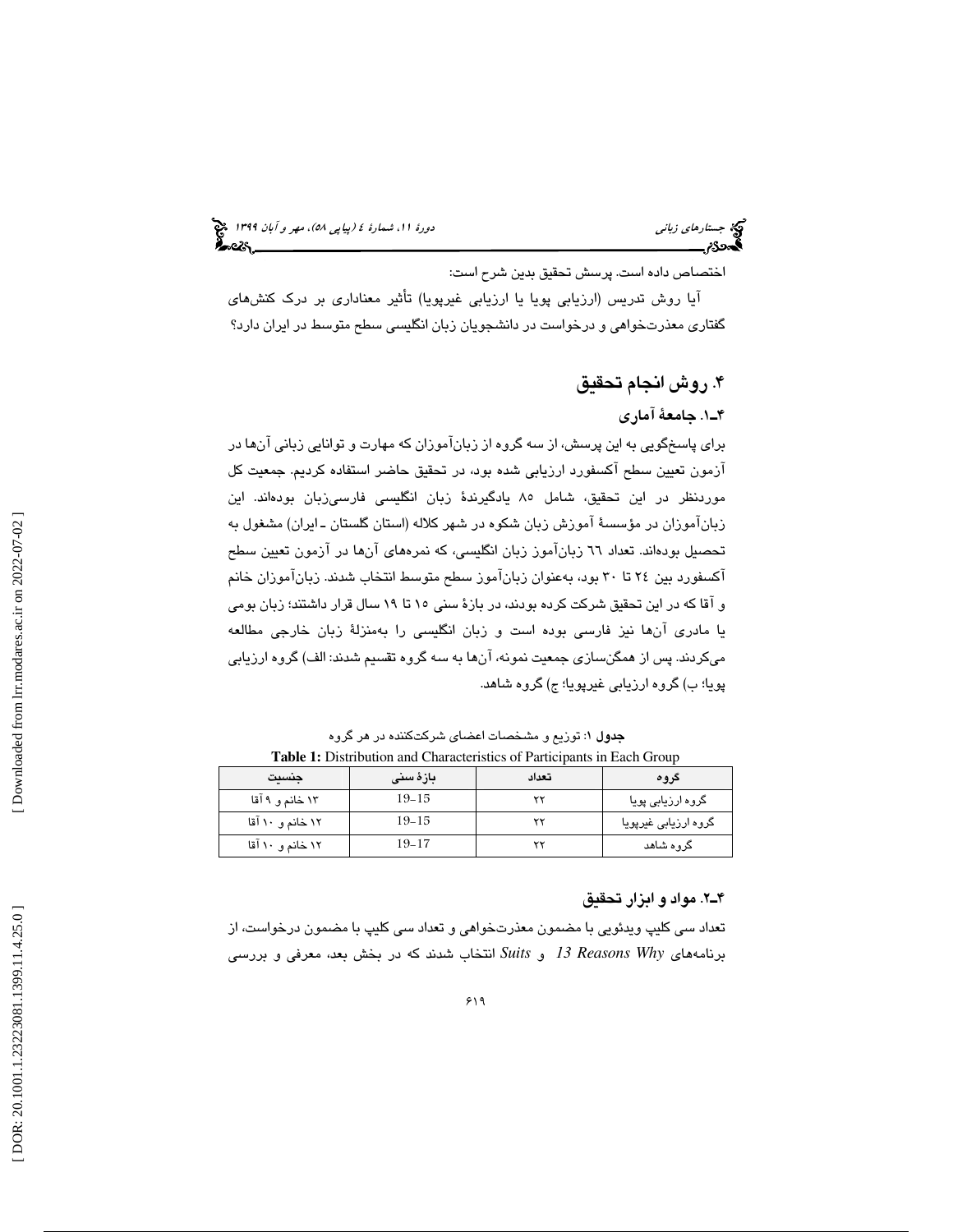خواهند شد. بهمنظور همگن $\omega$ ازی جمعیت اعضای شرکتکننده، آزمون تعیین سطح آکسفورد اجرا شد. علاوه بر اين، آزمون درك منظور شنيداري كه توسط بيرجندي و درخشان (2014) طراحی و اعتبارسنجی شده است نیز پیش و پس از اجرای تکنیکهای تدریس مزبور، برگزار شد. درخصوص ميزان اعتبار و روايي اين آزمون گفتني است كه ميزان آلفاي كرونباخ محاسبهشده در آن  $\alpha=0.82)$  بوده است كه بر اساس آستانهٔ اعلامشده برای قابل قبول بودن آزمون در تحقيقات علمي كه (0.7  $\alpha$  ) است (2005, Vogt, 2005)، استفاده از آن بلامانع بوده است. . 1ـ2ـ4 طرحواره يها كنش گفتار ي

بهطور كل، سى طرحوارهٔ ويدئويي حاوى مضمون معذرتخواهى و سى طرحوارهٔ ويدئويي *Why Reasons 13* استخراج شدند. حاو ي مضمون درخواست، از بخش هاي مختلف *Suits* و ین ویدئوها که حاوی کنش،های گفتاری معذرتخواهی و درخواست بودهاند، شرایط و ا محيط هاي مختلفي مثل دفتر كار، خانه، بيمارستان، زندان، رستوران، فروشگاه و غيره را نمايش میدادند. علاوه بر این، طرحوارههای تصویری مذکور، راهبردهای مختلف معذرتخواهی و درخواست، مثل فاصلهٔ اجتماعی، قدرت و تحمیل نظر را نشان میدادند.

#### . 2ـ2ـ4 آزمون تعيينسطح آكسفورد

بهمنظور شناسايی، جایگذاری و حصول اطمینان از همگنی و یکپارچگی تمام اعضای شركتكننده، بهلحاظ مهارت و توانمندي در زبان انگليسي، آزمون تعيينسطح آكسفورد برگزار شد. این ازمون، یک روش قابل|عتماد و بهلحاظ زمانی، مقرونبهصرفه است که معلمها میتوانند از ان برای شناسایی سطح مهارت و تواناییهای زبانی دانشجویان استفاده کنند. این ازمون، براي نخستينبار در نشريهٔ دانشگاه كمبريج و واحد تدريس زبان انگليسي بهمنزلهٔ زبان خارجي يا دوم، معرفی شد. آزمون تعیین سطح آكسفورد، دو نسخهٔ متفاوت دارد؛ نسخهٔ اول، یک نسخهٔ کامپيوتری<sup>۲۷</sup> است و نسخهٔ دوم، روی کاغذ و بهصورت مکتوب<sup>۲۸</sup> انجام میشود. نسخهٔ كامپيوتري اين آزمون، شامل پرسشهاي چندگزينهاي است كه شركتكننده بايد پاسخ آن را در كامپيوتر علامت بزند. از سوی ديگر، در نسخهٔ مكتوب و كاغذی، دو بخش طراحی شده بود. بخش اول، شامل ٤٠ پرسش بود كه دانشجويان سطح متوسط بايد انها را پاسخ ميدادند؛ و اعضاى شركتكننده در تحقيق حاضر نيز بخش اول آزمون را تكميل كردند. طبق نتايج آزمون تعيين سطح آكسفورد، دانشجويانی كه نمرهشان بين ٢٤ تا ٣٠ باشد، در سطح متوسط قرار می-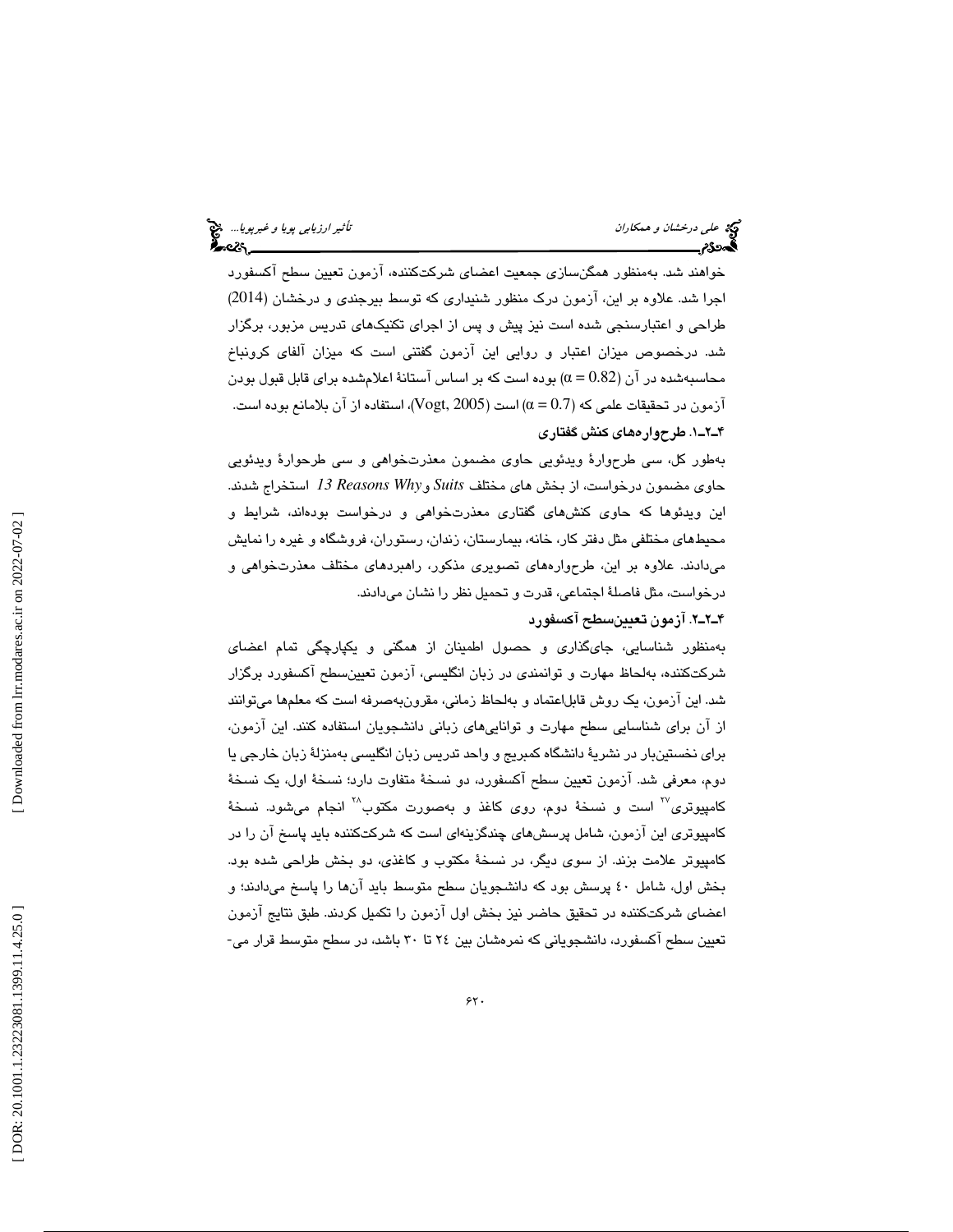(پياپي 58)، مهر و آبان 1399 جستارهاي زباني دورة ،11 شمارة 4

گيرند. اين دانشجويان، بهمنزلهٔ اعضای شرکتکننده در تحقيق حاضر انتخاب شدهاند. جدول ۲ جزئيات مربوط به رتبهبندي سطح مهارت و توانمندي زباني دانشجويان را نشان ميدهد.

| <b>Table 2:</b> Oxford Placement Test Scoring Criterion |                                       |  |
|---------------------------------------------------------|---------------------------------------|--|
| سطح مهارت و توانمندی زبانی                              | نمرہ                                  |  |
| پیشمبتدی                                                | $\lambda$ $\circ$ $\rightarrow$       |  |
| مبتدى                                                   | $57 - 17$                             |  |
| متو سط                                                  | $\mathbf{y} \cdot - \mathbf{y} \cdot$ |  |
| ييشرفته                                                 | $2. -1$                               |  |

جدول 2: معيار نمرهدهي در آزمون تعيين سطح آكسفورد

پ. 3ـ2ـ4 يشآزمون و پسآزمون (درك منظورشناخت ي شنيداري كنش گفتار ي درخواست و معذرتخواهي)

اين آزمون براي نخستينبار توسط بيرجندي و درخشان (2014) طراحي و معرفي شد. آزمون ا درک منظورشناختی شنیداری، مشتمل بر ٢٥ قطعه مکالمه است و هر مکالمه، چند زیربخش دارد. دانشجويان زبانآموز، پيش و پس از اجراي تكنيكهاي مختلف ارزيابي، موردآزمون قرار گرفتند.

#### ۴ـ۳. رويههاى تحقيق

برای آزمون تأثيرات ارزيابي پويا و مقايسهٔ آن با تأثير ارزيابي غيرپويا بر درک کنشهای گفتاری معذرتخواهی و درخواست، مراحل زیر طی شدهاند. در گام نخست، باید از یکدستی و يكپارچگى جمعيت نمونه اطمينان حاصل مىكرديم. بنابراين، از ازمون تعيين سطح اكسفورد استفاده كرديم كه متشكل از ٤٠ پرسش چندگزينهای بود. تمام اعضای شركتكننده در اين تحقيق، از زبانآموزان سطح متوسط بودهاند. زمان مختص به آن آزمون، معادل با ٣٠ دقيقه بوده است. تعداد كل اعضاي جمعيت نمونه معادل ٨٥ نفر بوده است كه از ميان آنها، ٦٦ مورد بهمنزلة اعضاى همگن با هم در سطح متوسط انتخاب شدند.

گام دوم، شامل اجرای پیشازمون بود که در ان مرحله، ازمون درک منظورشناختی شنیداری برگزار شد. این ازمون، دقیقاً یک روز قبل از شروع کلاسها و اجرای روشهای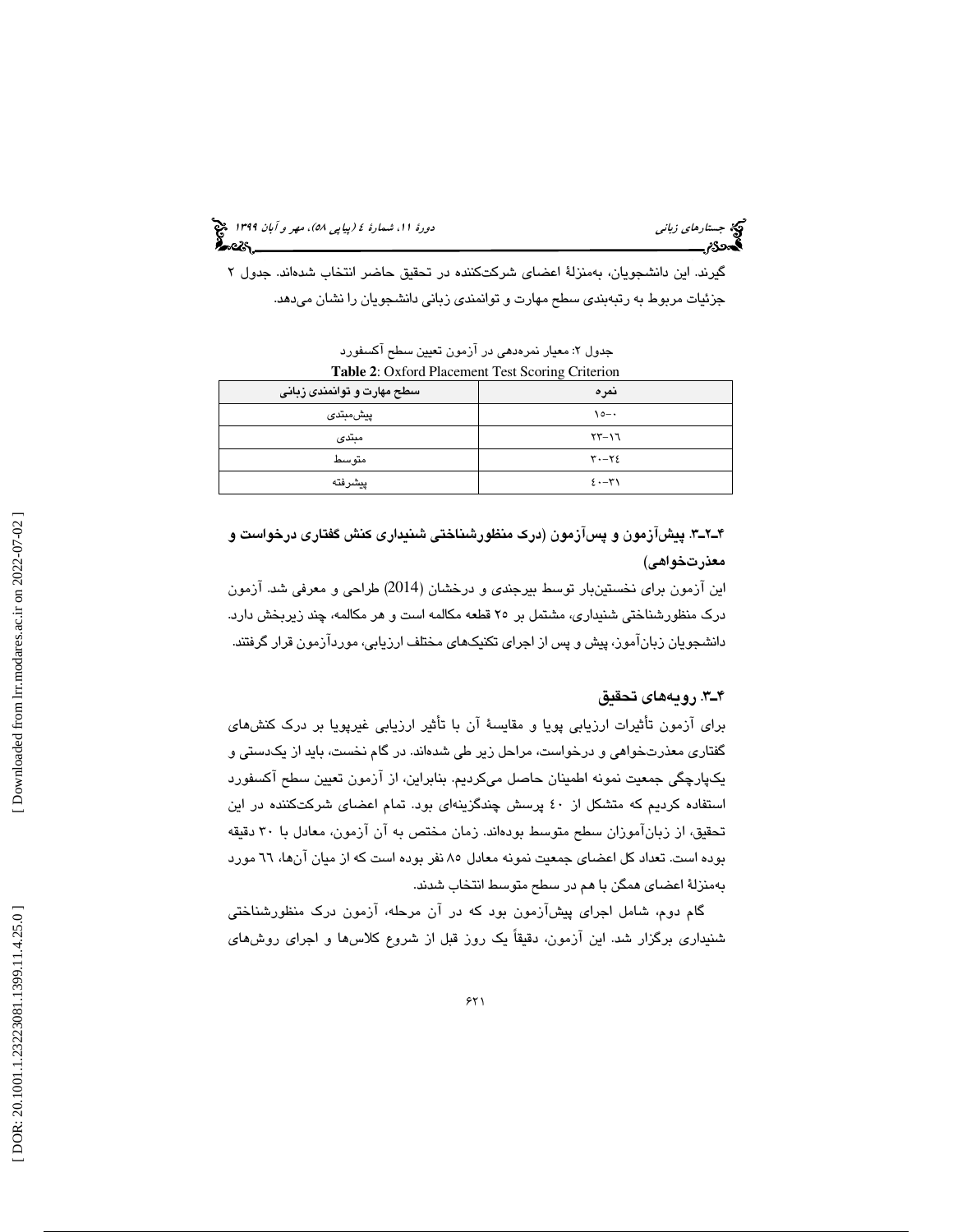ارزيابي ذكرشده برگزار شد. هدف از برگزاري اين آزمون، كسب شناخت دربارهٔ ميزان درک زبانآموزان از مكالمات شنيداري و سنجش عملكرد آنها در فهم كنشهاي گفتاري معذرت-خواهي و درخواست بوده است؛ و اين اطلاعات، پيش از استفاده از ويدئوهاي كمكآموزشي و اجراي ارزيابي پويا و غيرپويا موردنياز بودهاند.

در گام سوم، گروهها تعيين شدند. اعضا ي شركتكننده در ا ين تحقيق، به سه گروه مختلف، شامل گروه ارزيابي پويا، گروه ارزيابي غيرپويا و گروه شاهد تقسيم شدند. پس از تقسيم گروهها، تعدادی کلیپ ویدئویی که از فصلها و بخشهای مختلف *برنامههای Reasons 13 Reasons Suits* انتخاب شده بودند، برا ي شركتكنندگان به نمايش درآمدند. مدتزمان برگزار ي *Why* و اين جلسات، معادل دو جلسة ٤٥ دقيقهاي در هفته بود. ا

در مرحلهٔ آخر، بعد از گذشت يک ماه تدريس، پسآزمون برگزار شد. پسآزمون، مشابه با پيشآزمون بوده است؛ با اين تفاوت كه ترتيب پرسشها تغيير يافته است تا تأثير تمرين و به-يادسپاري كاهش يابد. اين آزمون، با هدف سنجش درك منظورشناختي دو كنش گفتاري معذرتخواهي و درخواست برگزار شد. اطلاعات مربوط به فرايندهاي اجراشده براي هركدام از گروهها، بهصورت جداگانه در ادامه ارائه شدهاند:

#### . 1ـ3ـ4 گروه ارزيابي پو يا

در گروه ارزيابي پويا، تعداد ١٣ خانم و ٩ آقا در بازهٔ سنی ١٥ تا ١٩ سال حضور داشتند. طي هشت جلسهٔ ٤٥ دقیقهای و دو روز در هفته، روش تدریس مبتنی بر کلیپهای ویدئویی برای آنها اجرا شد. در اين گروه، فعاليتهای زير به اجرا رسيدهاند:

۱. اعضای شرکتکننده، فرصت و امکان داشتهاند که روش تدریس مبتنی بر ارزیابی پویا را از معلم خود دریافت كنند و معلم نیز در نقش یک میانجی یا راهنما عمل میكرده است.

۲. میانجی یا راهنما، تمام تمرکز و توجه خود را به حل مسئلههای دانشجویان اختصاص مىداده است.

۳. میان دانشجویان با معلم و با دانشجویان دیگر، تعامل وجود داشته است.

٤. میانجی یا معلم، تمام جزئیات مربوط به کنشهای گفتاری را تحت پوشش قرار داده و توضيح مىداده است.

ه. میانجی یا معلم، بر تدریس مشخصههای اجتماعی ــ زبانشناختی و منظور ــ زبان-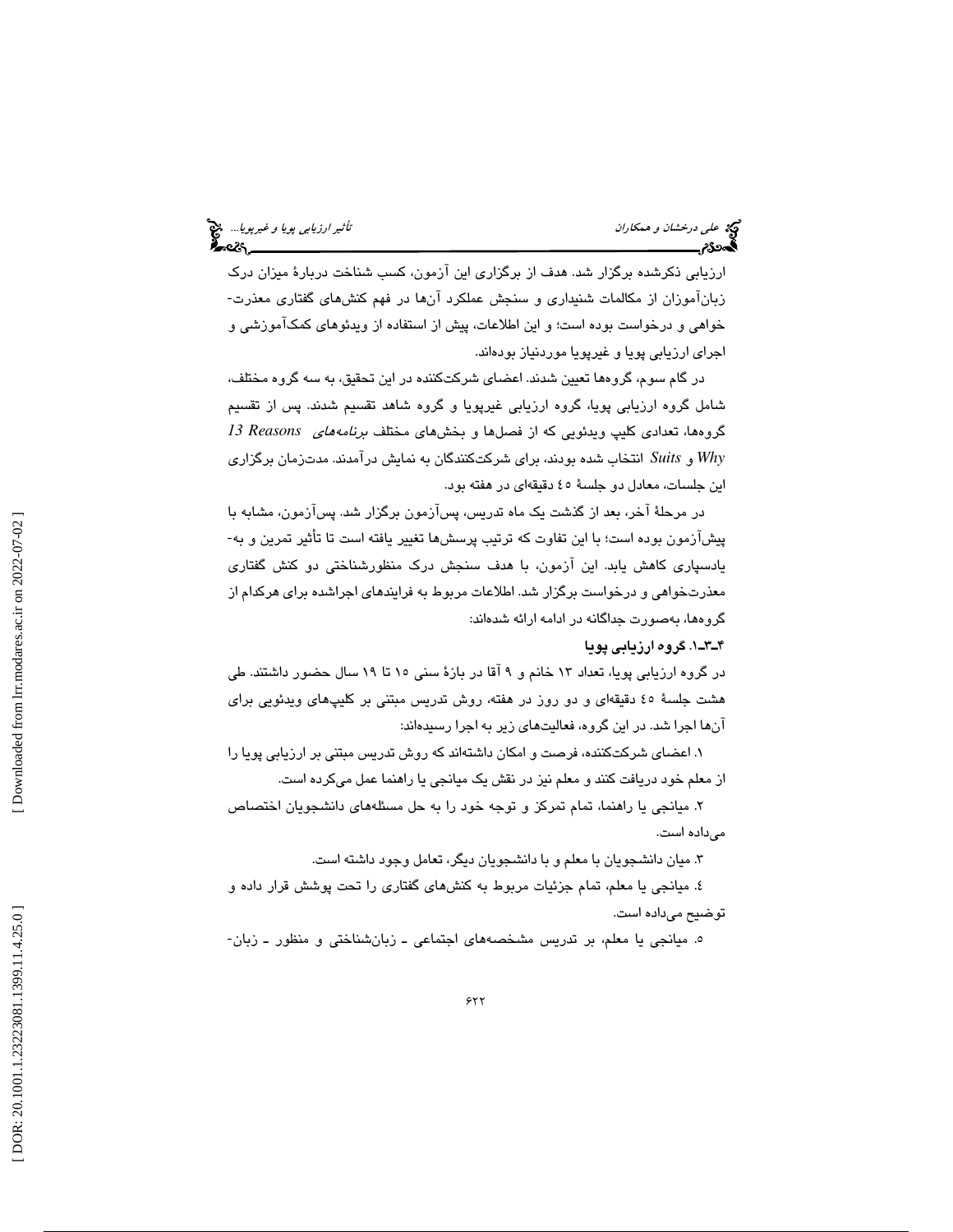(پياپي 58)، مهر و آبان 1399 جستارهاي زباني دورة ،11 شمارة 4

شناختی متمركز بوده است.

٦. اصىول منظورشناسى تدريس مىشده است.

۷. سطح و جایگاه اجتماعی گویشوران، موردنظر بوده است.

۸. شناسایی و تمرین راهبردهای کاربردی مختلف برای درک و تولید کنشهای گفتاری در كانون توجه بودهاند.

۹. معلم یا میانجی، کاربرد ساختارهای دستوری مرتبط را شناسایی میکرده است.

۱۰. شخص معلم يا ميانجي، كاربردهاي نشانگرها و عناصر وقفهانداز، مثل «خب، اِم، در حقيقت» را تحليل مىكرده است.

١١. شخص معلم يا ميانجي، زبان را بهقصد شناسايي اهداف و مقاصد گوينده تحليل میکرده است.

1٢. شخص معلم يا ميانجي، بر كاربرد عناصر ادب/ رسميت/ صراحت در تعاملها و مراودات ميان گويشوران تأكيد و تمركز داشته است.

۱۳. معلم يا ميانجي، بازخوردها و سرنخهاي راهگشايي دربارهٔ مسئلهها و سؤالهاي موردنظر دانشجویان در اختیار قرار میدادهاند تا انها بتوانند نقاط ضعف خود را بشناسند و آن را حل كنند .

#### ۴ـ۳ــ۲. گروه ارزيابي غيرپويا

در گروه ارزيابي غيرپويا، تعداد ١٢ دانشجوي زبانآموز خانم و ١٠ دانشجوي زبانآموز آقا حضور داشتهاند كه سن آنها بين ١٥ تا ١٩ متغير بوده است. اين افراد طي دو روز در هفته و به مدت ۸ جلسهٔ ٤٥ دقیقهای، از طریق ویدئویهای کمکاموزشی، اموزش دریافت میکردند. برای این گروه، فعالیتهای زیر به اجرا میرسیده است:

۰. تمرکز اصلی معلم و روش تدريس وی بر واژگان معطوف بوده است.

۲. معلم بر تدریس ساختارهای دستوری متمرکز بوده است.

۳. راهبردهای کنشهای گفتاری و لحن منظورشناختی، چندان موردتوجه نبوده است.

٤. قدرت و اختيار تام، در دست معلم بوده است و وي، هيچ بازخورد و همڀارياي در طول جلسهٔ ارزیابی ارائه نکرده است.

ه. اولويت معلم، تمركز بر مواد درسى كلى و عمومى بوده است.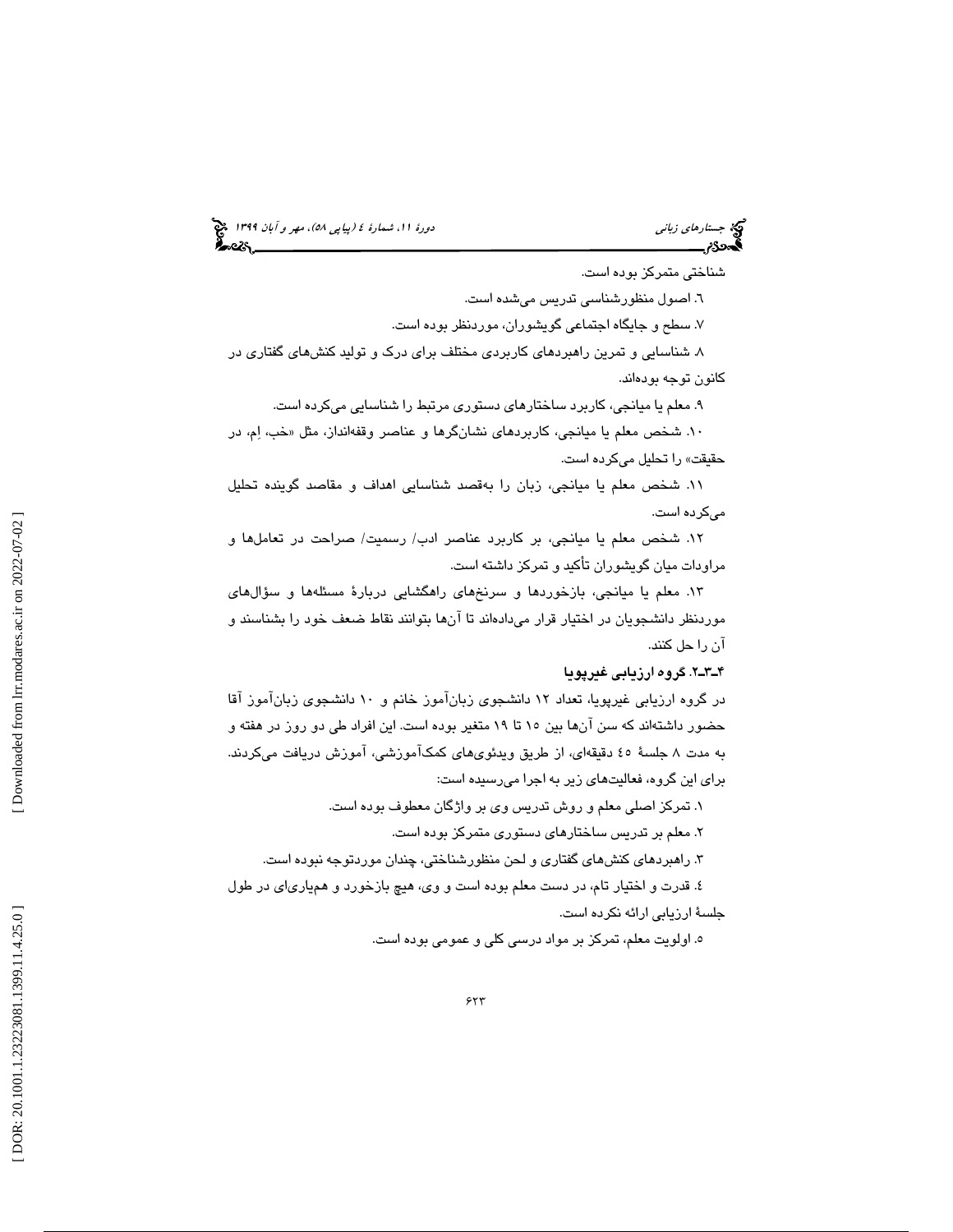تأثير *ارزيابى پويا و غيرپويا...*<br>محمد علم ايران<br>محمد السياسات ايراني پويانده

علي درخشا*ن و همكاران*<br>ا**گيردگ**رم استانسيسيا

. معلم بر جزئيات تمركز نداشته است. 6

#### . 3ـ3ـ4 گروه شاهد

اعضای این گروه، شامل ١٢ دانشجوی زبانآموز خانم و ١٠ دانشجوی زبانآموز آقا بودهاند كه سن آنها بين ١٧ تا ١٩ بوده است و دورههاي مكالمه و زبانآموزي عادي را دريافت كردهاند. در كلاس،های درس این گروه، هیچ بازخوردی دربارهٔ راهبردهای كنش گفتاری ارائه نمیشد.

#### . 5 تحليل دادهها

. 1ـ5 نتا يج آزمون تعيينسطح آكسفور د

برای بررسی و تأیید یکدستی و یکپارچگی اعضای جمعیت تحتبررسی، بهلحاظ توانمندی و مهارتهای زبانی، آزمون تعیینسطح آکسفورد اجرا شد. همانطور که در جدول ۳ مشاهده میکنید، نتایج حاصل از این ازمون نشان میدهند که تمام سه گروه، تقریباً از سطوح مشابه مهارت و توانمندی زبانی برخوردارند.

|                                                | نتايج آمارى     |                      | گرومېندى            |
|------------------------------------------------|-----------------|----------------------|---------------------|
| Y7.57                                          | ميانه           |                      |                     |
| Y.Y                                            | انحراف از معيار | گروہ ارزیابی پویا    | آزمون تعيينسطح فوري |
| $Y\S.$                                         | كمينه           |                      | آكسفورد             |
| $\mathbf{y} \cdot \mathbf{y} \cdot \mathbf{y}$ | بيشينه          |                      |                     |
| 57.77                                          | ميانه           |                      |                     |
| ۲.۱۸                                           | انحراف از معيار | گروہ ارزیابی غیرپویا |                     |
| $Y\S.$                                         | كمينه           |                      |                     |
| $\mathbf{y} \cdot \mathbf{y} \cdot \mathbf{y}$ | بيشينه          |                      |                     |
| Y7.0.                                          | مىانە           |                      |                     |
| Y.Y o                                          | انحراف از معيار | گروہ شاھد            |                     |
| $Y\S$                                          | كمينه           |                      |                     |
| $\mathbf{y} \cdot \mathbf{y} \cdot \mathbf{y}$ | بيشينه          |                      |                     |

جدول 3: آمار توصيفي آزمون تعيين سطح فوري آكسفورد **Table 3** : Descriptive Statistics for OQPT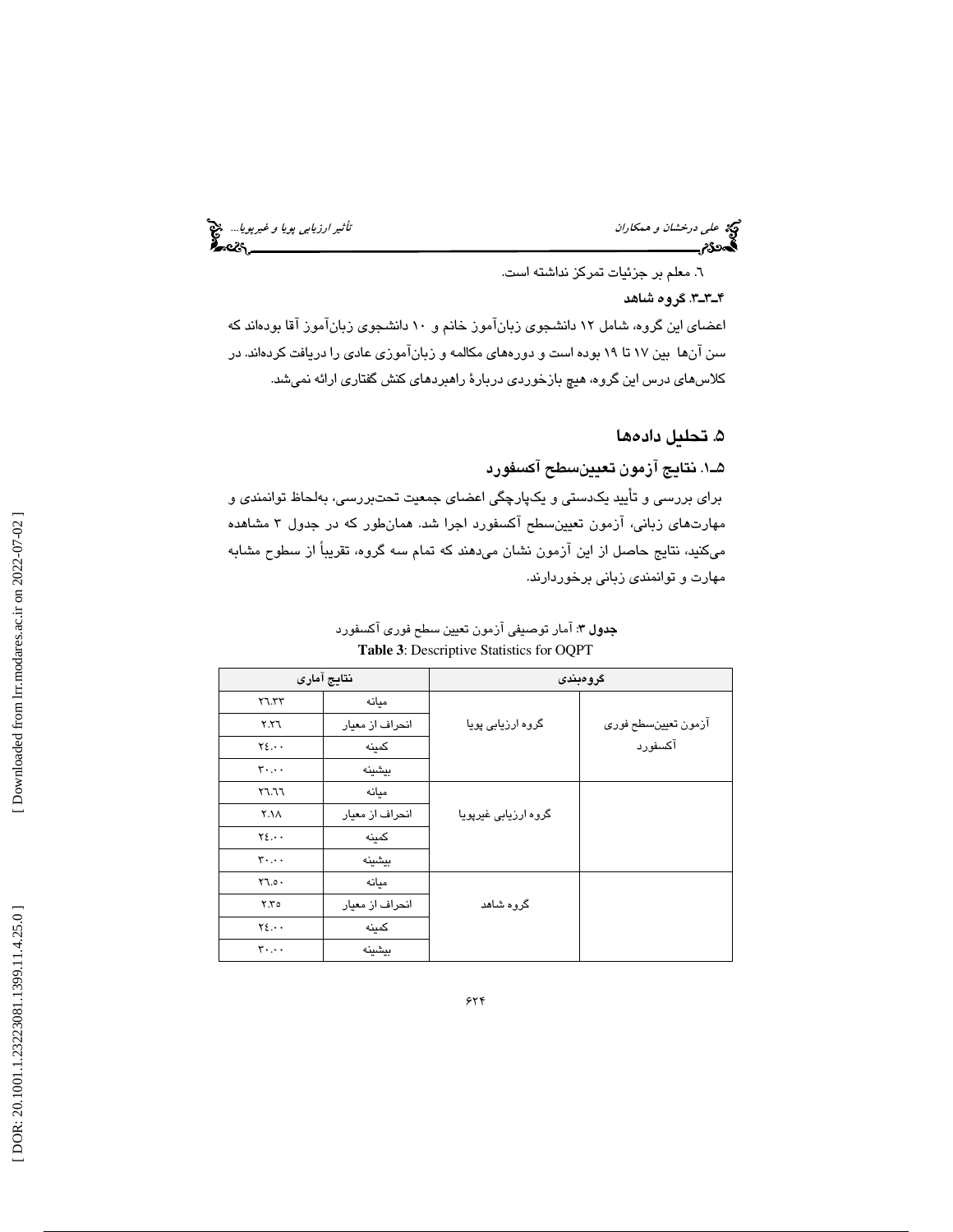| دورهٔ ۱۱، شمارهٔ ٤ (پی <i>ا پی ۵۸)، مهر و آبان ۱۳۹۹</i> چ <mark>خ</mark> | کی جستار <i>های زبانی</i><br>کمحم <b>دی میستند</b> |
|--------------------------------------------------------------------------|----------------------------------------------------|
| ీంల <sub>ు</sub>                                                         |                                                    |

شـ۲. ارزيابي نرماليته (عادىبودن) دادەھا (آزمون كولموگروف ــ اسميرنوف<sup>۲۹</sup>) از آنجايي كه دادههاي نرمال يا عادي، از شروط مفروض در آزمونهاي منظورشناختي است، بنابراین، ارزیابی نرمالیه یا عادی بودن دادهها را باید بهمنزلهٔ یک پیشنیاز در بسیاری از ازمونهای اماری لحاظ کرد. بر این اساس، برای تصمیمگیری دربارهٔ اینکه ایا جمعیت تحتبررسی، عادی است یا نه، از ازمون کولموگروف ـ اسمیرنوف استفاده شده است. در جدول ٤ نتايج ازمون امارى كولموگروف ـ اسميرنوف را مشاهده مىكنيد. اين ازمون، بەقصد ارزيابي نرماليته يا عاديبودن توزيع امتيازها اجرا شده است. يک نتيجهٔ آماري غيرمعنادار (رقم معناداری بالاتر از ۰۵)، نرماليته يا عادی بودن توزيع را نشان مىدهد.

جدول 4: نرماليتة نتايج پيشآزمون و پسآزمون **Table 4:** Tests of Normality for Pretest and Posttest

| ِ آزمون شاپیرو ــویلک`" |             |         | ِ آزمون کولموگوروف ــ اسم <b>یرنوف<sup>اڭ</sup> ِ</b> |             |         |          |
|-------------------------|-------------|---------|-------------------------------------------------------|-------------|---------|----------|
| معنادارى                | درجهٔ آزادی | اطلاعات | معنادارى                                              | درجهٔ آزادی | اطلاعات |          |
|                         |             | اماری   |                                                       |             | اماری   |          |
| ۰۹۱.                    | ٦٦          | ۹٤.     | $*X \cdot$                                            |             | ١٠.     | پیشآزمون |
| ۱۱۱.                    | ٦٦          | ۹٥.     | $*X \cdot$                                            |             | .9.     | پسازمون  |

الف. اصلاح معناداري ليليفورس'<sup>۲</sup>

\* ا ين رقم، كران پايين معنادار ي واقع ي است.

همانطور كه در جدول ٤ آمده است، مقدار بهدستآمده براي معناداري پيشآزمون و پس-آزمون، معادل ٢٠٠. بوده كه بالاتر از ٠٥. است. بنابراين، براي تحليل اين دادهها از آمارهاي پارامتر يك استفاده شده است.

#### هـ٣. نتايج مرتبط با پرسش تحقيق

پرسش موردبررسي در تحقيق حاضر، از اين قرار بود كه: آيا روش تدريس (ارزيابي پويا يا ارزيابي غيرپويا) تاثير معناداري بر درک کنشهای گفتاری معذرتخواهی و درخواست در دانشجويان زبان انگليسي سطح متوسط در ايران دارد؟ آمار توصيفي مربوط به پيشآزمون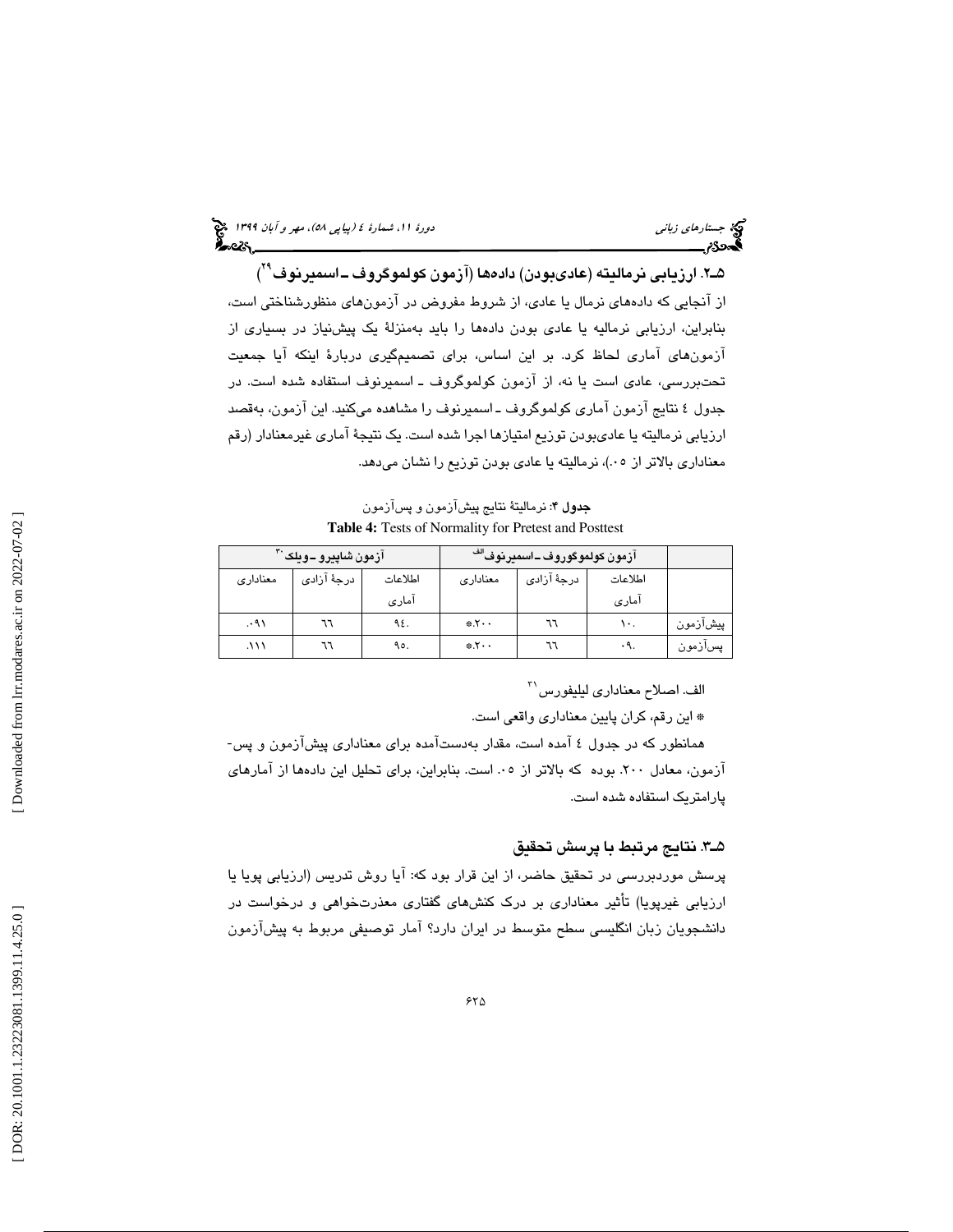ئ*اثير ارزيابى پويا و غيرپويا...*. چ<mark>خ</mark><br>استانستان استان پوچ پ

علي درخشا*ن و همكاران*<br>گ**يدن**گير استانسي پويابي

برای تمام سه گروه، بهطور مفصل در جدول ٥ ارائه شده است. طبق نتایج مندرج در این جدول، مقادیر میانه برای پیشآزمون در گروههای ارزیابی پویا، ارزیابی غیرپویا و شاهد، به ترتيب عبارتاند از ۸۸.۸۵، ۵۵.۹۲ و ۲۷.۵۵.

|                        | اطلاعات آمارى   | گرومېندى             |          |  |
|------------------------|-----------------|----------------------|----------|--|
| ۸۵.۸ه                  | ميانه           |                      | پیشآزمون |  |
| ۲۱.۱۹                  | انحراف از معيار | گروہ ارزیابی پویا    |          |  |
| $\forall V \cdots$     | كمينه           |                      |          |  |
| $\eta_1 \ldots$        | بيشينه          |                      |          |  |
| 00.97                  | مىانە           |                      |          |  |
| ١٨.٩٥                  | انحراف از معيار | گروہ ارزیابی غیرپویا |          |  |
| $Y_1 \cdots$           | كمينه           |                      |          |  |
| $M \cdot \cdot$        | بيشينه          |                      |          |  |
| ٦٧.٥٥                  | مىانە           |                      |          |  |
| $Y \cdot \Lambda$      | انحراف از معيار | گروه شاهد            |          |  |
| $Y \mathcal{L} \cdots$ | كمينه           |                      |          |  |
| $\Lambda$ l            | بيشينه          |                      |          |  |

**جدول ۵**: آمار توصيفي براي پيشآزمون **Table 5:** Descriptive Statistics for Pretest

اما، برای حصول اطمینان از اینکه گروهها به لحاظ اماری به هم قرابت دارند، از ازمون انووای یکسویه استفاده شد. همانطور که در جدول ٦ مشاهده میکنید، مقدار معناداری برابر با ٩٢٦.٠ است كه بالاتر از ٠٥. است. به همين دليل، چنين مىتوان نتيجه گرفت كه ميان امتيازهاي ميانگين سه گروه، تفاوت معناداري وجود ندارد.

**جدول ۶**: آمار توصيفي آزمون آنوواي يكسويه براي پيشآزمون **Table 6** : One-Way ANOVA Descriptive Statistics for Pretest

| معنادارى |             | ميانگين مربع        | درجهٔ آزادی | مجموع مربعات |             |
|----------|-------------|---------------------|-------------|--------------|-------------|
| ۳۲٦.     | $\cdot$ VA. | 51.77               |             | <b>77.VY</b> | بين گروهها  |
|          |             | $2 \cdot 2 \cdot 3$ | ٦٣          | 1772A.0.     | درون گروهها |
|          |             |                     | ٦٥          | 13211.77     | ڪل          |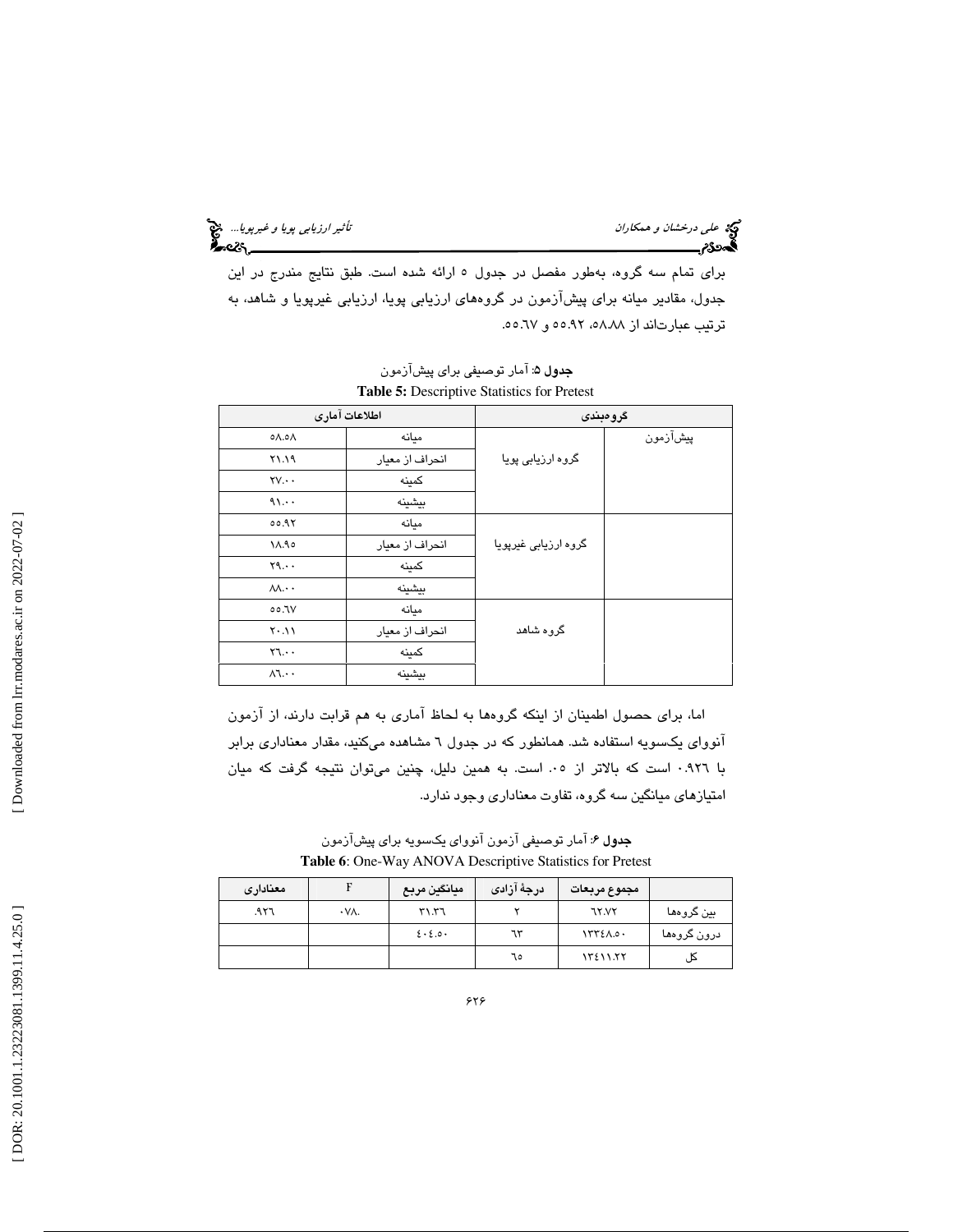از سویی دیگر امار توصیفی مربوط به پسازمون برای تمام گروهها در جدول ۷ ارائه شده است. طبق نتايج مندرج در اين جدول، مقادير ميانه براي پسآزمون در يک گروه ارزيابي پويا و دو گروه ارزيابي غيرپويا، به ترتيب معادل با ١١٧.٤٢، ٧٢.٨٣ و ٦١.٥٨ بوده كه حاكي از يك تفاوت معنادار ميان گروههاست .

|                                                   | نتايج آمارى     |                      | گرومېندى |
|---------------------------------------------------|-----------------|----------------------|----------|
| 11V.ET                                            | ميانه           |                      |          |
| $Y \cdot \cdot \cdot$                             | انحراف از معيار | گروہ ارزیابی پویا    | پسآزمون  |
| $\Lambda$ ٤                                       | كمينه           |                      |          |
| 125.44                                            | بيشينه          |                      |          |
| $VY \Lambda Y$                                    | ميانه           |                      |          |
| <b>TT.AT</b>                                      | انحراف از معيار | گروہ ارزیابی غیرپویا |          |
| $\epsilon \cdots$                                 | كمينه           |                      |          |
| 111                                               | بيشينه          |                      |          |
| ۸۵.۱۲                                             | ميانه           |                      |          |
| ۱۸.۱۳                                             | انحراف از معيار | گروہ شاھد            |          |
| $FT.$ .                                           | كمينه           |                      |          |
| $\mathcal{A} \cdot \mathcal{A} \cdot \mathcal{A}$ | بيشينه          |                      |          |

جدول 7: آمار توصيفي مربوط به پسآزمون **Table 7:** Descriptive Statistics for Posttest

اما برای انکه متوجه شويم که ايا گروهها به لحاظ اماری با هم تفاوت دارند يا خير، از ازمون انووای یکسویه استفاده کردهایم. همانطور که در جدول ۸ مشاهده میکنید، مقدار معناداري معادل با ٠٠٠٠ و كوچكتر از ٠٥. است. علاوه بر اين، اين بدان معناست كه هرگونه تغییر در مقدار میانهٔ نمرههای گروهها در پسازمون را میتوان به روشهای تدریس مختلف که به هركدام ارائه شده است، نسبت داد. مقدار تنوعپذيري ميان گروهها (مجموع مربعات بين گروهها: 20926.38) نسبت به مقدار تنوعپذيري در درون گروهها (مجموع مربعات درون گروهها: ١٤٢٧١.٥)، بيشتر است؛ و اين بدان معناست كه گروهها به لحاظ آماري با هم تفاوت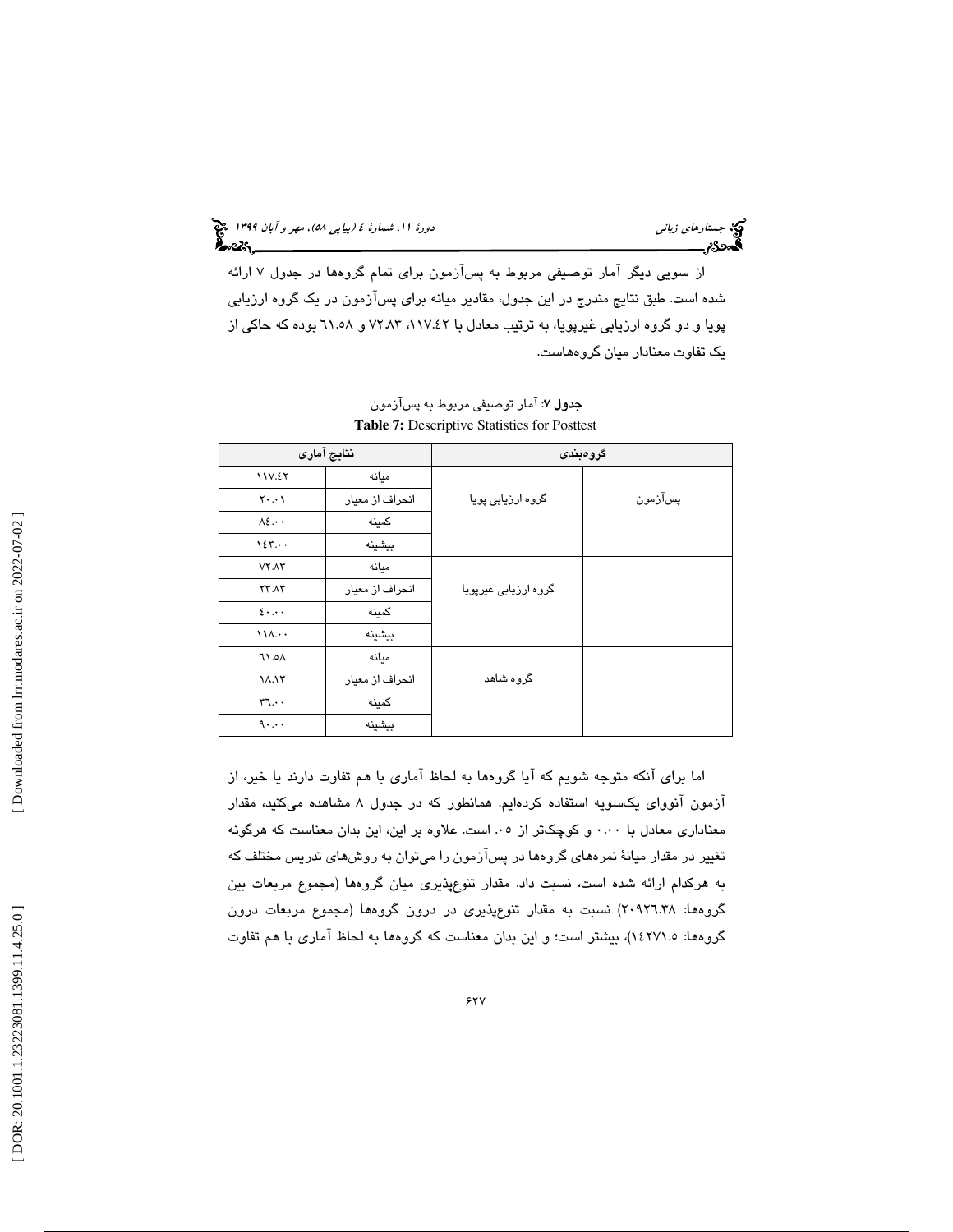تأثير *ارزيابى پويا و غيرپويا...*<br>مح**يد كارستان بويا**ر<br>المحيد كارستان بويار

علي درخشان و همكاران<br>**تأثير علي درخ**شان و همكاران

دارند. به بيان دقيقتر: 24.19 = F (2، 63) و 000. =9. به همين دليل، چنين ميتوان نتيجه گرفت كه ميان مقادير ميانهٔ نمرههاي اين سه گروه، تفاوت آماري معنادار وجود دارد.

| معنادارى |       | ميانگين مربع | درجهٔ آزادی | مجموع مربعات  |             |
|----------|-------|--------------|-------------|---------------|-------------|
| $\cdots$ | ۲٤.۱۹ | 1.517.19     |             | Y.9Y7.7A      | بین گروهها  |
|          |       | 257.5V       | ٦٣          | $125Y$ $1.0.$ | درون گروهها |
|          |       |              | ٦٥          | TO YAV AA     | ڪل          |

جدول 8: آمار توصيفي مربوط به آزمون آنوواي يكسويه براي پسآزمون **Table 8:** One-Way ANOVA Descriptive Statistics for Posttest

از انجايي كه مقدار بهدست۱مده، وجوه تفاوت و اختلاف را نشان نميدهد، از ازمون تعقيبي توكي براي پيدا كردن تفاوتهاي معنادار آماري ميان گروهها استفاده شده است. همانطور كه در جدول ۹ مشاهده مىكنيد، مقادير معادل با اختلاف ميان گروه ارزيابى پويا و گروههاى ارزیابی غیرپویا، کمتر از ۰۰۵ هستند. به همین دلیل، چنین میتوان نتیجه گرفت که گروه ارزیابی پويا و دو گروه ارزيابي غيرپويا، به لحاظ آماري با هم تفاوت معنادار دارند. اما نتايج حاصل از مقايسهٔ دو گروه ارزيابی غيرپويا نشان میدهند که اين دو، به لحاظ اماری با هم تفاوت ندارند .( p=.392> .05 )

| معنادارى | خطاى استاندارد | مبانكين تفاضل<br>$(I-J)$ | گرومېندی (J)    | گرومېندي (I)    |  |
|----------|----------------|--------------------------|-----------------|-----------------|--|
| $\cdots$ | $\Lambda.59$   | 42.33                    | ارزيابى غيرپويا | ارزيابى پويا    |  |
| $\cdots$ | $\Lambda.59$   | $*00 \Lambda r$          | گروه شاهد       |                 |  |
| $\cdots$ | A.59           | $A = \{5, 0, \ldots\}$   | ارزيابى پويا    |                 |  |
| ۳۹۲.     | A.59           | 11.50                    | گروه شاهد       | ارزيابى غيرپويا |  |
| $\cdots$ | $\Lambda.59$   | 00.17                    | ارزيابى پويا    | گروہ شاھد       |  |
| .595     | A.59           | $-11.70$                 | ارزيابى غيرپويا |                 |  |
|          |                |                          |                 |                 |  |

**جدول ۹**: آزمونهای تعقیبی توکی برای پسآزمون **Table 9:** Post Hoc Tests for Posttest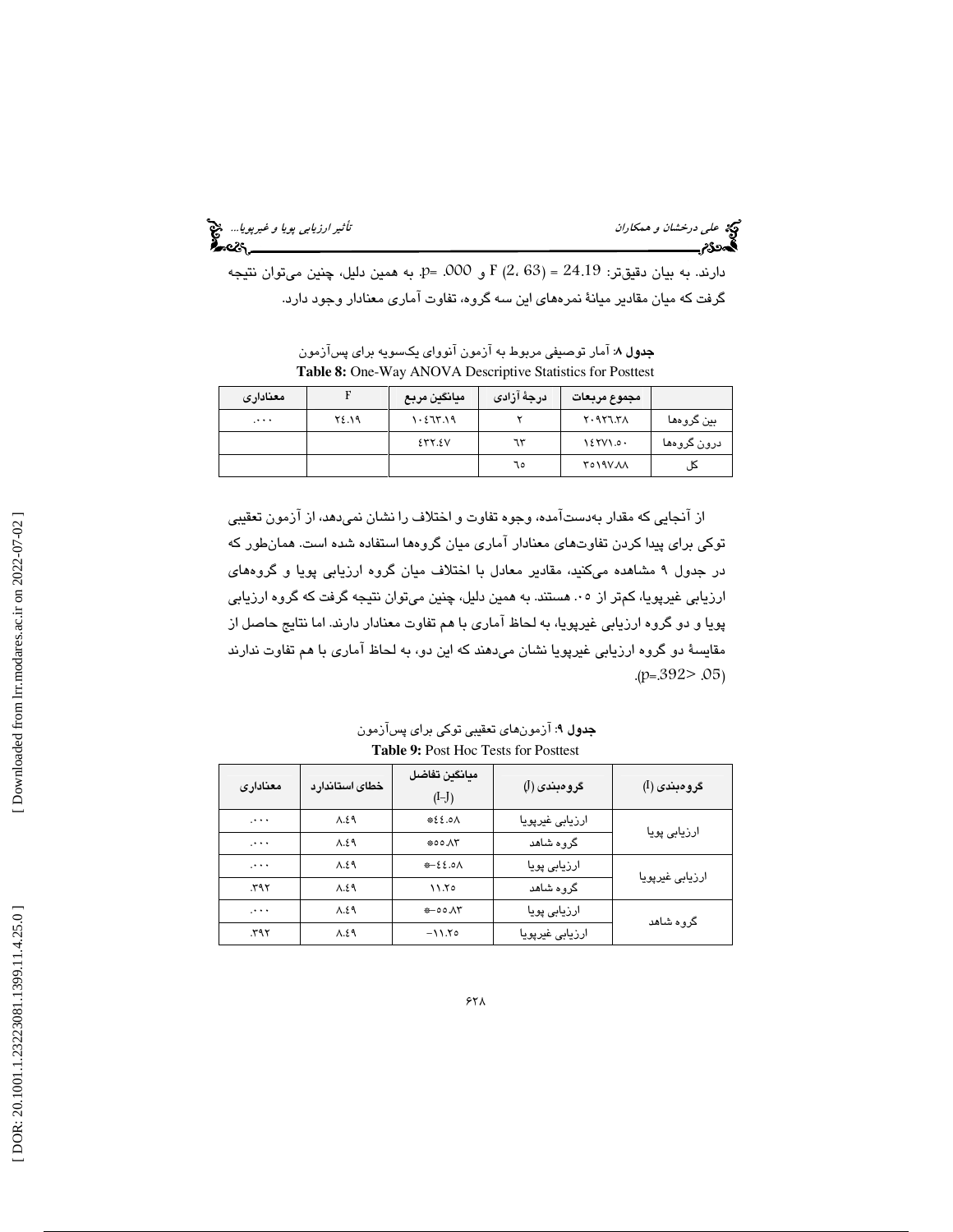#### . بحث و نتيجهگيري 6

پژوهش حاضر با هدف بررسی تأثیر ارزیابی پویا و ارزیابی غیرپویا بر درک کنشهای گفتاری معذرتخواهي و درخواست در ميان دانشجويان زبان انگليسي سطح متوسط در ايران به تأليف رسیده است. برای دستیابی به هدف تحقیق، ٦٦ دانشجوی زبان انگلیسی که در مؤسسهٔ آموزش زبان شكوه در شهر كلالهٔ استان گلستان (ايران) درس ميخواندند، در اين تحقيق مورد بررسی قرار گرفتند. این اعضا به سه گروه مختلف تقسیم شدند و به مدت ۸ جلسه، آموزش دريافت كردند. همگنی مهارتها و توانمندی،ای زبانی این اعضا، برمبنای نتیجهٔ ازمون تعیینسطح اکسفورد به تایید رسیده است. برای تمام گروهها و پس از اجرای روشهای تدريس موردنظر، ازمون درک منظورشناختی شنیداری اجرا شد و توانمندی دانشجویان در درك منظور مكالمات شنيداري موردسنجش قرار گرفت. نتا يج حاصل از ا ين تحقيق، از ا ين اصل كه ميان نتايج و يافتههاى مربوط به سه گروه مختلف، تفاوت امارى معنادار وجود دارد، پشتیبانی میکنند. به علاوه، یافتهها نشان دادهاند که گروه ارزیابی پویا نسبتبه گروههای دیگر، عملكرد بهتر ي از خود نشان داده است.

ميان عملكرد گروه ارزيابي پويا و دو گروه ارزيابي غيرپويا در پيشآزمون و پسآزمون، تفاوت معنادار اماری وجود داشته است و دلیل برتری گروه نخست نسبتبه دو گروه دیگر، بازخوردهاى مناسب معلم در طول فرايند تدريس براى دانشجويان بوده است. اما براى حصول اطمينان قطعي از تفاوت اماري ميان گروههاي مختلف، از ازمون انوواي يكسويه و ازمون تعقيبي توكي استفاده شده است كه نتايج آنها در جدولهاي ٨ و ٩ ارائه شدهاند. طبق نتايج مندرج در اين جدولها، چنين ميتوان نتيجه گرفت كه ميان گروههای مختلف تحتبررسی، تفاوت معنادار وجود دارد و گروه ارزيابي پويا، نسبتبه گروه شاهد و گروه ارزيابي غيرپويا عملكرد بهترى داشته است. نتايج حاصل از پژوهشهاى كوزولين و گرب (2002)، لنتلف و پوهنر (2011) ، رضوی و طباطبایی <sup>۲۲</sup> (2014) و شاهسوار<sup>۲۳</sup> و همکاران (2018) پیرامون كاربرد تكنيك ارزيابي پويا در سطوح مختلف كلاس هاى آموزش زبان، با يافتههاى پژوهش حاضر تطابق داشته است.

نتايج حاصل از تحليلها در پژوهش حاضر، حاكي از برتري تكنيك ارزيابي پويا و عملكرد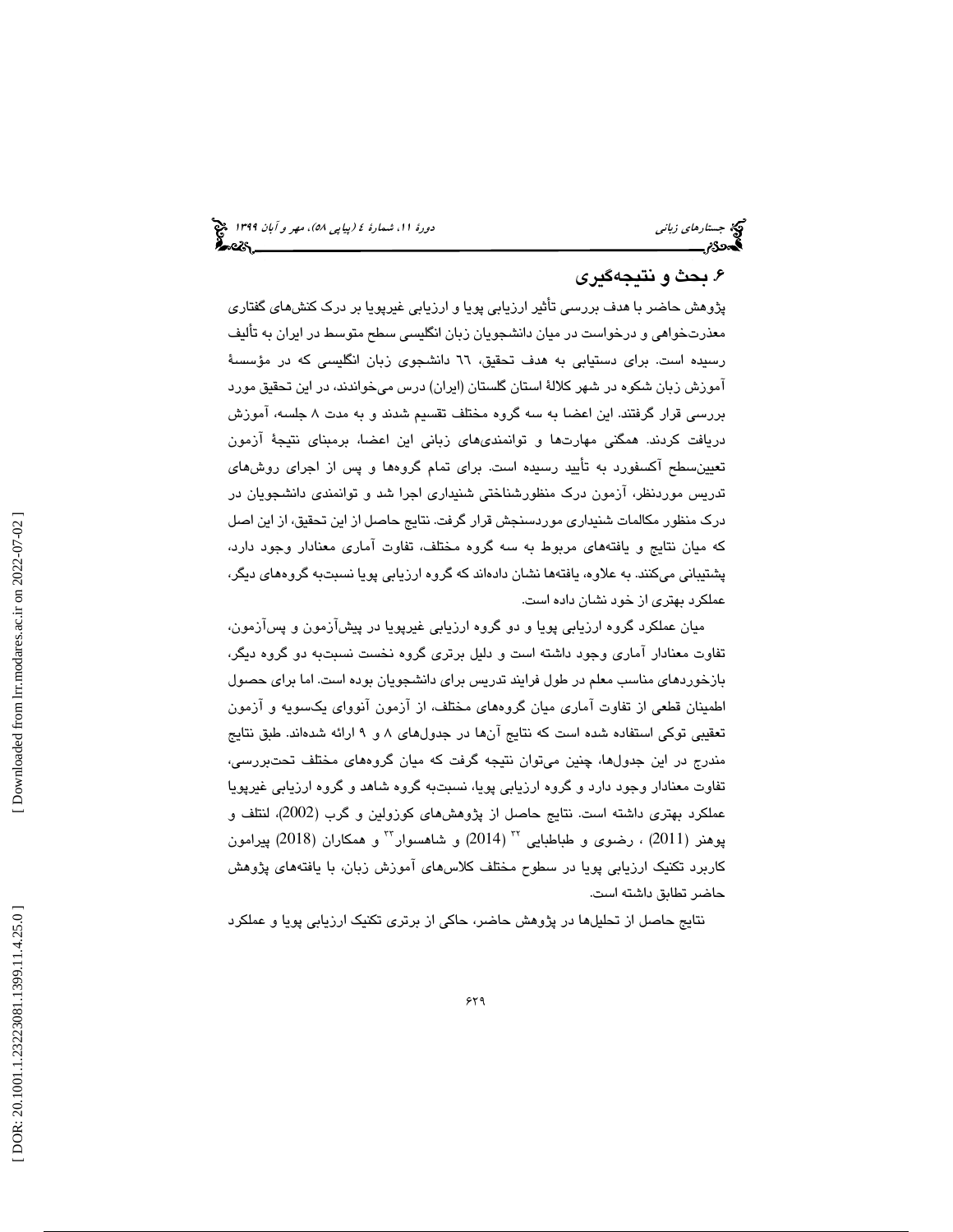بهتر گروههای ارزيابی پويا نسبتبه گروههای ارزيابی غيرپويا و شاهد هستند. اولين و مهمترين مزيت تكنيك ارزيابي پويا، بهبود عملكرد مستقل دانشجويان و مهارت $\epsilon$ اي ايشان در نتيجهٔ دريافت راهنمايي از معلم است، زيرا معلمان پيرو اين تكنيك، دانشجويان را در كسب موفقيت در اينده يارى مىكنند. دومين نقطهٔ قوت اين رويكرد، ادغام روش تدريس و عمل ارزيابي در يكديگر است كه نهتنها فرصت پيشروي از گذشته به حال را در اختيار دانشجويان قرار میدهد، بلکه برمبنای منطقهٔ مجاور رشد انها، امکان پیشرفت بهسوی دستاوردهای اتی را نيز فراهم مىكند. مزيت سوم نيز ان است كه تكنيک ارزيابى پويا، بر تأثيرات موقت فراگيرى متمركز نيست، بلكه هدف از اجراي آن، ايجاد تغييرات و بهبودهاي دائم در دانشجويان است كه به پیشرفت و ترقی منجر خواهند شد.

مستندات بهدستآمده از پژوهش حاضر نشان دادهاند كه سطح توانايي و مهارت منظورشناسی يادگيرندگان زبان انگليسی و همچنين، تشابه نمرههای آنها با هم در آزمونها، تشابه عملکرد انها را در تمام ازمونهای اتی پیشبینی نمیکنند. در اصل، میان دانشجویان، بر حسب منطقهٔ مجاور رشد آنها، تفاوت وجود دارد. بنابراین، با استناد به بازخوردهای مشابه در یک ازمون برای تمام دانشجویان با سطح مهارت و توانمندی یکسان نمیتوان ادعا كرد كه تمام دانشجويان، عملكرد مشابه دارند. تكنيک ارزيابي پويا، عملكرد كنونی هر دانشجو را با عملكرد او در گذشته مقايسه مىكند و بر مبناى اختلافات، اطلاعاتى دربارهٔ روند پيشرفت و ترقی ان دانشجو ارائه میدهد. بنابراین، در تکنیک ارزیابی پویا، یادگیری بهمنزلهٔ فرایندی شخصی و فردمحور تلقی میشود و هر دانشجو میتواند تا حد استانهٔ منطقهٔ مجاور رشد خود پيشرفت داشته باشد. بنابراين، ةهم دانشجويان، صرفنظر از سطح مهارت و توانمند ي خود، میتوانند از طریق دریافت تکنیک تدریس مبتنی بر ارزیابی پویا، به پیشرفت دست پیدا کنند؛ البته به شرط آنكه معلم، بازخوردهاي صحيح و مناسب در اختيار آنها قرار دهد.

نتايج حاصل از تحقيق حاضر، با نتايج حاصل از پژوهش ايستيفسي <sup>۳</sup>۴ (2009)، همراستا و هماهنگ هستند. در آن پژوهش، چنین ادعا شده بود كه دانشجویان زبان انگلیسی (بهمنزلهٔ زبان خارجی)، با استفاده از عبارتهای بیانی معذرتخواهی و درخواست، اقدام به اجرای کنش گفتاری معذرتخواهی میکنند و این تکنیک را بیش از هر راهبرد دیگری بهکار میگیرند. طبق نتايج حاصل از آن تحقيق نيز گروه ارزيابي پويا نسبتبه گروههاي ارزيابي غيرپويا و شاهد،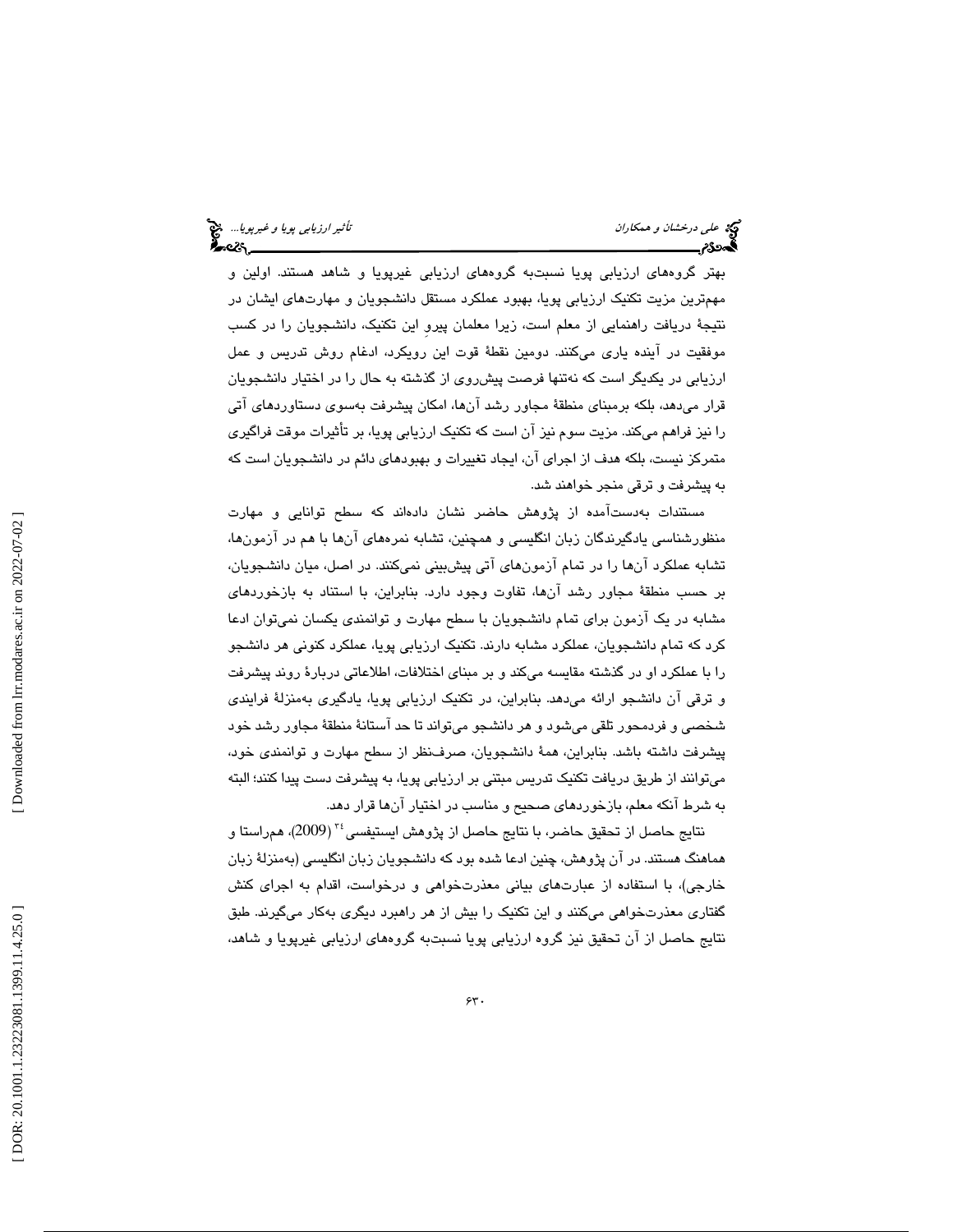عملکرد بهتری از خود نشان میدهد. شاهسوار و همکاران (2018) هم به بررسی تأثیر ارزشيابي پويا بر پيشرفت دانش كاربردشناسى پرداخته و ماحصل اين تحقيق كه با نتايج<br>مطالعهٔ حاضر همراستا بوده است حاكي از آن است كه ارزشيابي يويا تأثير مثبتي بر دانـش كاربردشناسـي زبـانآمـوزان دارد و نمـرات زبانآموزان تحتـتأثير آن مداخلههاست و نه سطح زبانی قبلی آنها. پژوهش کمالی و همکاران (2018) هم با اثر حاضر همعقیده است و در زمينهٔ تدريس قواعد شرطي نوع دوم از طريق ارزيابي پويا به عملكرد مثبت زبانآموزان رسیده است. در همین راستا، بهراملو و اسماعیلی (2019) که به بررسی تقویت واژگان با اعمال ارزيابي پويا پرداخته بودند، بر مثبت بودن و پيشرفت دانش واژگاني از اين طريق تاكيد كردهاند و نتايج پژوهش آنها با تحقيق حاضر هم سو و هماهنگ است. زنگويي و همكاران ( 2019) هم در بررسی خود از تأثیر مثبت ارزشیابی پویا كامپیوتری بر دانش كاربردشناسی اظهار داشتند كه ارزيابيهاي سنتي تواناييهاي زبانآموزان را ناديده ميگيرد و اعمال آن ميتواند سبب تفاوتهاي قابلتوجهي در نمرات زبانآموزان شود.

در پژوهش حاضر، تأثير ارزيابي پويا و غيرپويا بر درک کنش گفتاری معذرتخواهی و درخواست در دانشجويان زبان انگليسي سطح متوسط در ايران مورد بررس ي قرار گرفته است و اجرای پژوهش،ای کاملتر دربارهٔ جوانب دیگر این روش هم میتواند جالبتوجه باشد. از انجایی که تعداد اعضای شرکتکننده در این تحقیق، محدود بوده است، اجرای پژوهش بر جمعیتهای بزرگتر و با سطوح مهارت و توانمندی زبانی متفاوت، حائز اهمیت خواهد بود. پژوهش حاضر بر دو كنش گفتارى معذرتخواهى و درخواست متمركز بوده است، به همين جهت بررسی دیگر جنبههای کنشهای گفتاری، مثل انکار، نیز بسیار ارزشمند خواهد بود. همچنين ، اعمال ارزيابي پويا بر ديگر زيرشاخههاي منظورشناسي ازجمله دانش منظور ضمني فردي و قاعدهمند هم ميتواند مدنظر قرار گيرد ، همانطور كه درخشان (2019) در تحقيقي به بررسي ارتباط ميان سطح بسندگي زباني و دانش منظور ضمني فردي و قاعدهمند در بين دانشجويان زبان انگليسي ايراني پرداخت و ارزيابي پويا ميتواند به عنوان مؤلفهٔ ديگري در چنين تحقيقاتي جاي گيرد. از آنجايي كه تعداد جلسات تدريس در پژوهش حاضر نسبتاً محدود بوده است، افزايش شمار جلسات در پژوهشهای اينده پيشنهاد میشود.

ق**درداني**: اين مقاله مستخرج از طرح پژوهشي به شمارهٔ ۹۸۱۸۹۱ است. نويسندگان اين اثر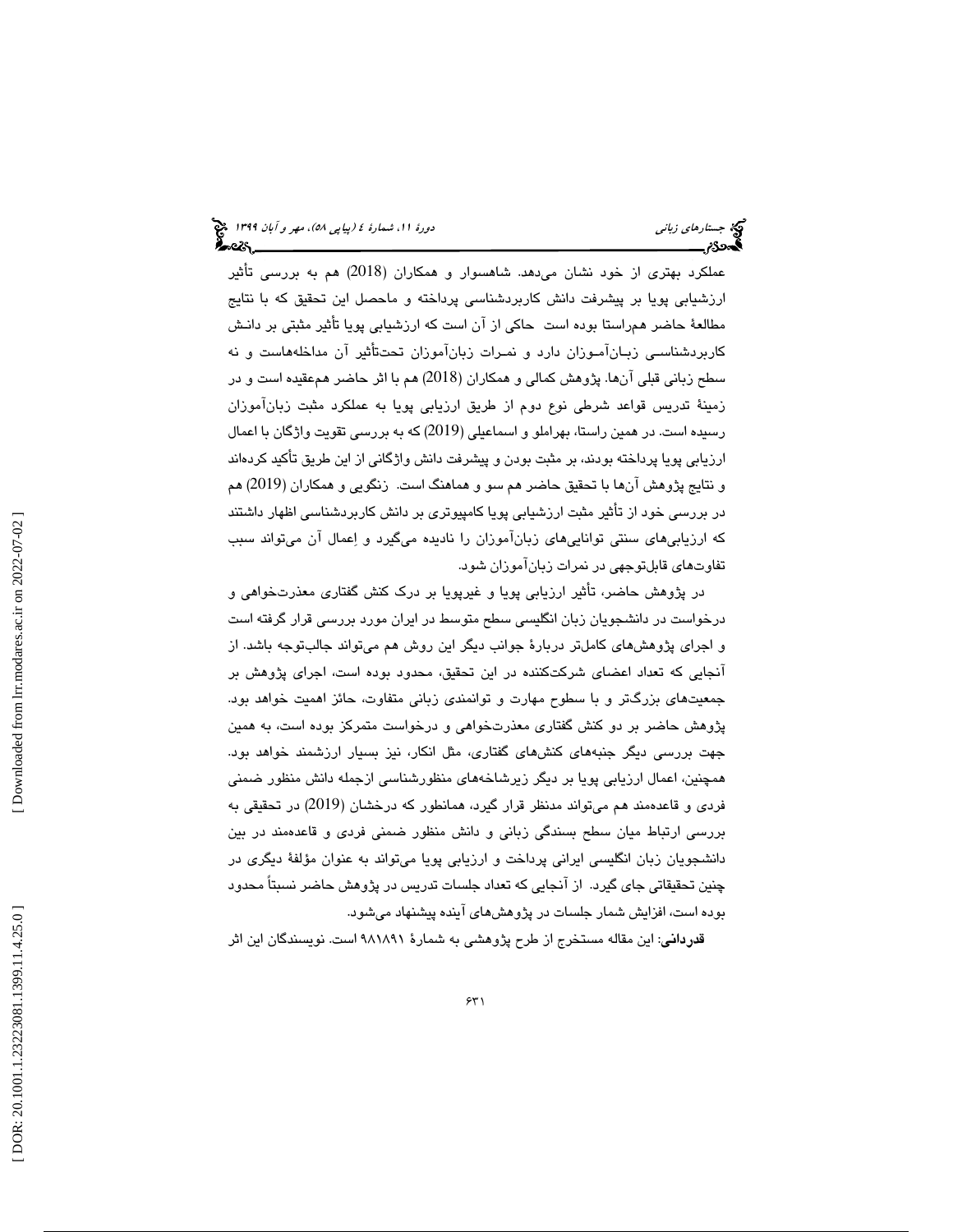تأثير *ارزيابى پويا و غيرپويا...*<br>محمد علم ايران<br>محمد السياسات ايراني پويانده

از حمايت مالي و معنوي دانشگاه گلستان قدرداني ميكنند .

### . 7 پينوشت ها

- 1. Dynamic Assessment
- 2. Vygotsky
- 3. Zone of Proximal Development (ZPD)
- 4. Interlanguage Pragmatics
- 5. Oxford Quick Placement Test (OQPT)
- 6. Listening Pragmatic Comprehension Test
- 7. Post hoc test of Tukey
- 8. Haywood & Lidz
- 9. Gettinger
- 10.Jitendra and Kameenui
- 11. Kozulin & Grab
- 12. Poehner
- 13. Roever
- 14. Leech
- 15. Sociopragmatic Competence
- 16. Pragmalinguistic Competence
- 17. Eslami Rasekh
- 18. Crandall and Basturkmen
- 19. Mardani
- 20. Shariati and Chamani
- 21. Illocutionary Force Indicative Device (IFID)
- 22.Jernigan
- 23. Stargate
- 24. Scheffe
- 25. Hashemi Shahraki
- 26. Bahramlou & Esmaeili
- 27. Computer Based (CB)
- 28. Paper and Pen (P&P)
- 29. Kolmogorov–Smirnov Test
- 30. Shapiro-Wilk
- 31. Lilliefors
- 32. Razavi and Tabatabaei
- 33. Shahsavar
- 34. Istifci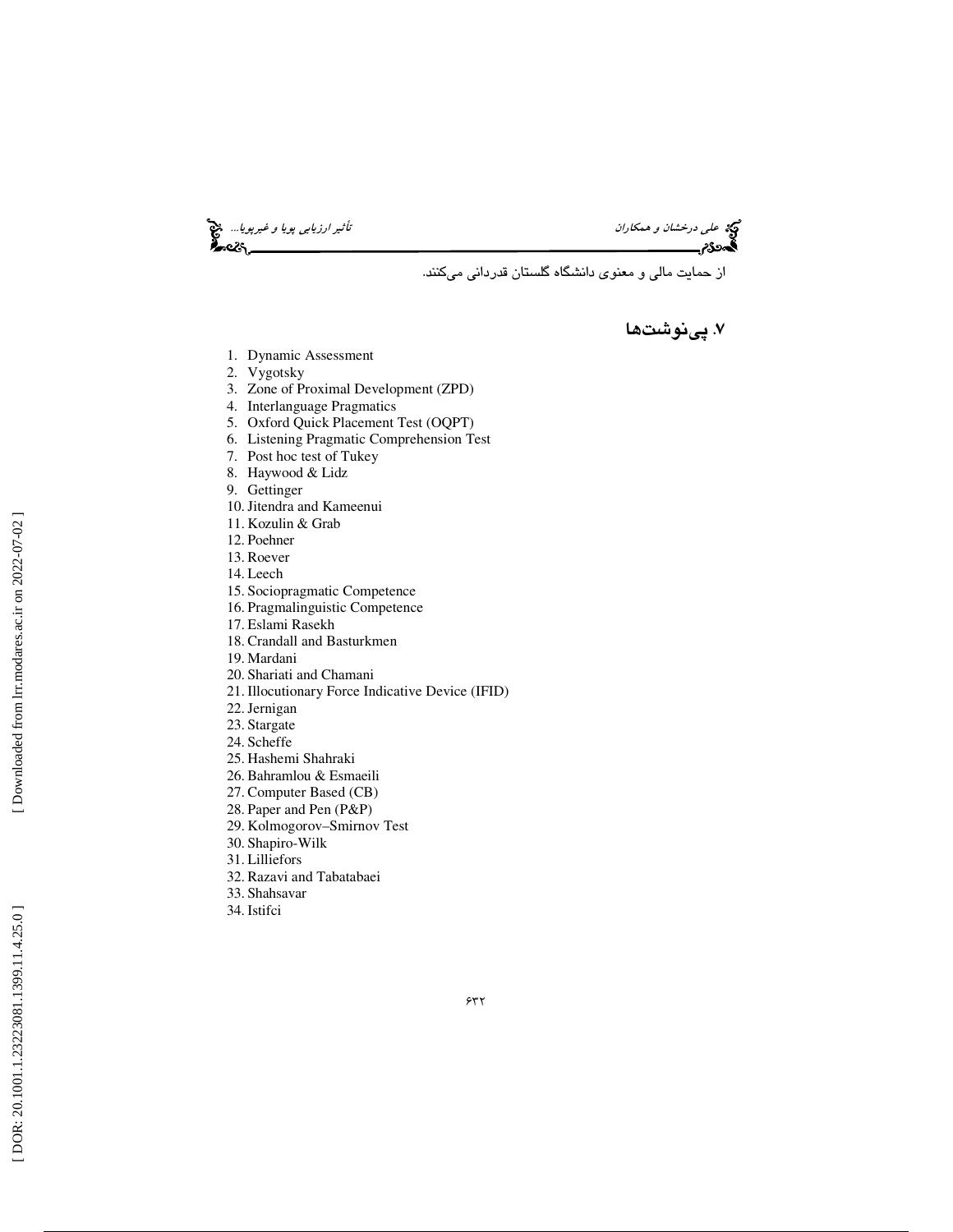## (پياپي 58)، مهر و آبان 1399 جستارهاي زباني دورة ،11 شمارة 4

#### **8**. Referencese

- Alcón-Soler, E. (2002). Relationship between teacher-led versus learners' interaction and the development of pragmatics in the EFL classroom. *International Journal of Educational Research, 37*(3), 359-377.
- Alcón-Soler, E., & Martı'nez-Flor, A. (2005). Editors' introduction to pragmatics in instructed language learning. *System, 33*(3), 381-384.
- Bahramlou, K., & Esmaeili, A. (2019). The effects of vocabulary enhancement exercises and group dynamic assessment on word learning through lexical inferencing. *Journal of Psycholinguistic Research, 48*(4), 889-901.
- Birjandi, P., & Derakhshan, A. (2014). Pragmatic comprehension of apology, request and refusal: An investigation on the effect of consciousness-raising video-driven prompts. *Applied Research on English Language, 3*(1), 67-86.
- Boxer, D., & Pickering, L. (1995). Problems in the presentation of speech acts in ELT materials: The case of complaints. *ELT Journal, 49*(1), 44 -58.
- Brown, P., & Levinson, S. C. (1978). Universals in language use: Politeness phenomena. In E. N. Goody (Ed.), *Questions and politeness: Strategies in social interaction* (pp. 56-289). Cambridge: Cambridge University Press.
- Crandall, E., & Basturkmen, H. (2004). Evaluating pragmatics-focused materials. *ELT Journal, 58*(1), 38-49.
- Derakhshan, A. (2019). The relationship between Iranian EFL learners' proficiency level and their knowledge of idiosyncratic and formulaic implicatures. *Language Related Research*, *10*(5), 1-27.
- Derakhshan, A., & Arabmofrad, A. (2018). The impact of instruction on the pragmatic comprehension of speech acts of apology, request, and refusal among Iranian intermediate EFL learners. *English Teaching & Learning, 42*(1), 75-94.
- Derakhshan, A., & Eslami-Rasekh, Z. (2015). The effect of consciousness raising instruction on comprehension of apology and request. *TESL-EJ, 18*(4). Retrieved in June 2019 from:http://www.tesl-ej.org/wordpress/issues/volume18/ej72/ej72a6/.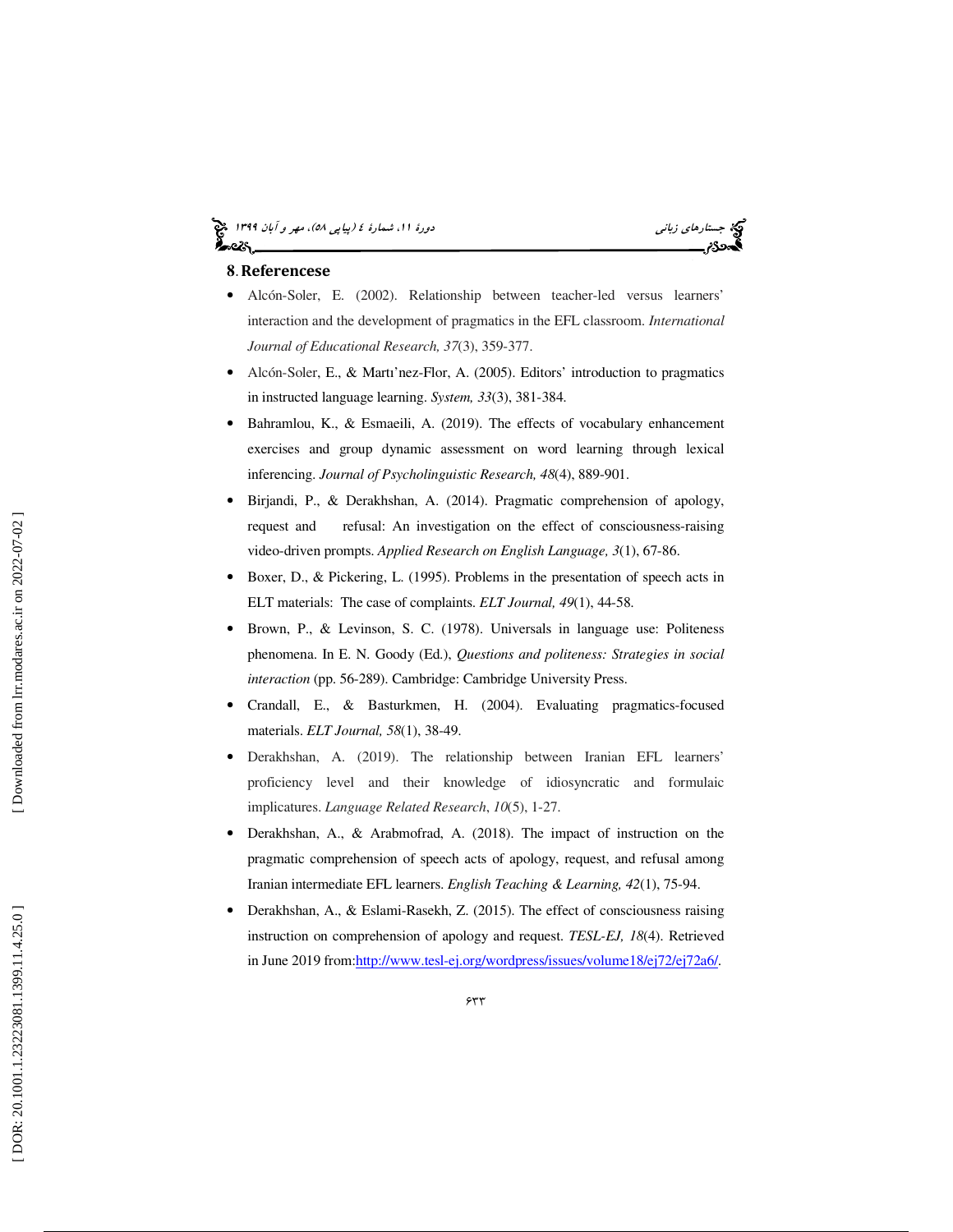#### تأثير *ارزيابى پويا و غيرپويا...*. چ<mark>چ</mark> ంజి.

# عل*ي حلي درخشان و همكاران*

- Derakhshan, A. & Shakki, F. (2016). The effect of dynamic assessment on elementary EFL learners' listening comprehension through mediational strategies. *International Journal of English Language & Translation Studies. 4*(2), 29-45.
- Derakhshan, A., & Shakki, F. (2020). The effect of implicit vs. explicit metapragmatic instruction on the Iranian intermediate EFL learners' pragmatic comprehension of apology and refusal. *Journal of Language Research*, *12*(37), 151-175.
- Ebadi, S., & Asakereh, A. (2017). Developing EFL learners' speaking skills through dynamic assessment: A case of a beginner and an advanced learner. *Cogent Education, 4*(1), 2-18.
- Ebadi, S., & Rahimi, M. (2019). Mediating EFL learners' academic writing skills in online dynamic assessment using Google Docs. *Computer Assisted Language Learning, 32*(5-6), 527-555.
- Ebadi, S., & Saeedian, A. (2015). The effects of computerized dynamic sssessment on promoting at-risk advanced Iranian EFL students' reading skills. *Issues in Language Teaching, 4*(2), 26-1.
- Eslami-Rasekh, Z., Eslami-Rasekh, A., & Fatahi, A. (2004). Using metapragmatic instruction to improve advanced EFL learners' pragmatic awareness. *TESL EJ*, 8(2), 1-12. Retrieved in July 2019 from: http://www.tesl-ej.org/wordpress/ issues/volume18/ej72/ej72a6/.
- Eslami-Rasekh, A., & Mardani, M. (2010). Investigating the effects of teaching apology speech act, with a focus on intensifying strategies, on pragmatic development of EFL learners: The Iranian context. *The International Journal of Language Society and Culture*, *30*(1), 96-103.
- Farrokh, P., & Rahmani, A. (2017). Dynamic assessment of writing ability in transcendence tasks based on Vygotskian perspective. *Asian-Pacific Journal of Second and Foreign Language Education, 2*(10), 1-23.
- Gettinger, M. (1984). Measuring time needed for learning to predict learning

Downloaded from lrr.modares.ac.ir on 2022-07-02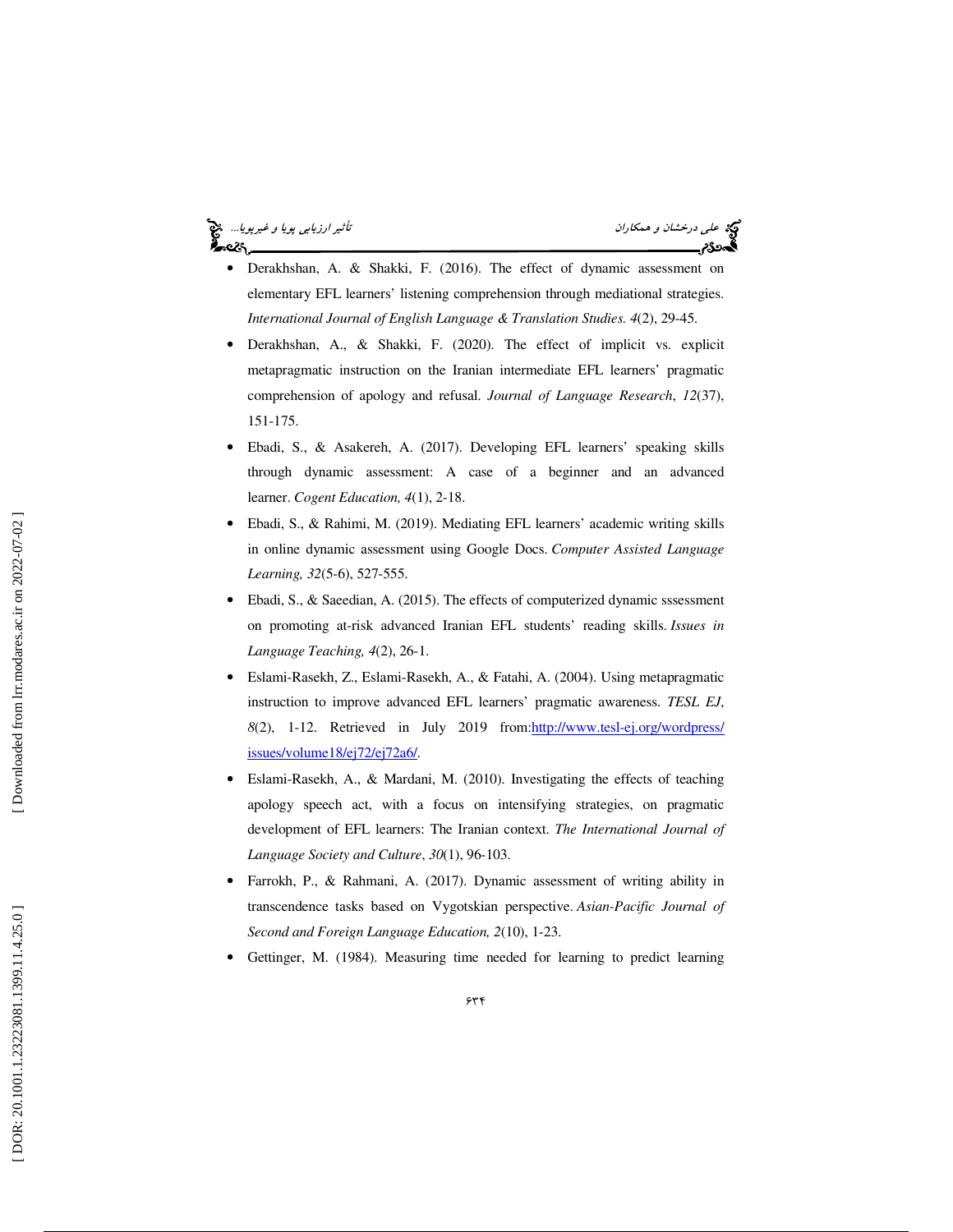# (پياپي 58)، مهر و آبان 1399 جستارهاي زباني دورة ،11 شمارة 4

outcomes. *Exceptional Children, 51*(3), 244-248.

- *Gilmore, A. (2004).* A comparison of textbooks and authentic interaction s*. ELT Journal, 58*(4), 362-374*.*
- Hashemi Shahraki, S., Ketabi, S., & Barati, H. (2015). Dynamic assessment in EFL classrooms: Assessing listening comprehension in three proficiency levels. *International Journal of Research Studies in Education, 4*(3), 73-89.
- Haywood, H. C., & Lidz, C. S. (2007). *Dynamic assessment in practice: Clinical and educational applications.* Cambridge: Cambridge University Press.
- House, J. (1996). Developing pragmatic fluency in English as a foreign language: Routines and metapragmatic awareness. *Studies in Second Language Acquisition, 18*(2), 225-252.
- Hill, K., & Sabet, M. (2009). Dynamic speaking assessments. *TESOL Quarterly, 43*(3), 537-545.
- Istifci, İ. (2009). The use of apologies by EFL learners. *English Language Teaching, 2*(3), 15-25.
- Jernigan, J. E. (2012). Output and English as a second language pragmatic development: The effectiveness of output-focused video-based instruction. *Canadian ELT Journal, 5*(4), 2-14.
- Jitendra, A.K., & Kameenui, E.J. (1993). Dynamic assessment as a compensatory assessment procedure: A description and analysis. *Remedial and Special Education, 14*(5), 6-18.
- Kamali, M., Abbasi, M., & Sadighi, F. (2018). The effect of dynamic assessment on L2 grammar acquisition by Iranian EFL learners. *International Journal of Education and Literacy Studies, 6*(1), 72-78.
- Kasper, G., & Rose, K. R. (2002). *Pragmatic development in a second language.* Malden: Blackwell Publishers.
- Kasper, G., & Roever, C. (2002). Pragmatic in second language learning. In E. Hinkel (Ed.), *Handbook of research in second language teaching and learning* (pp.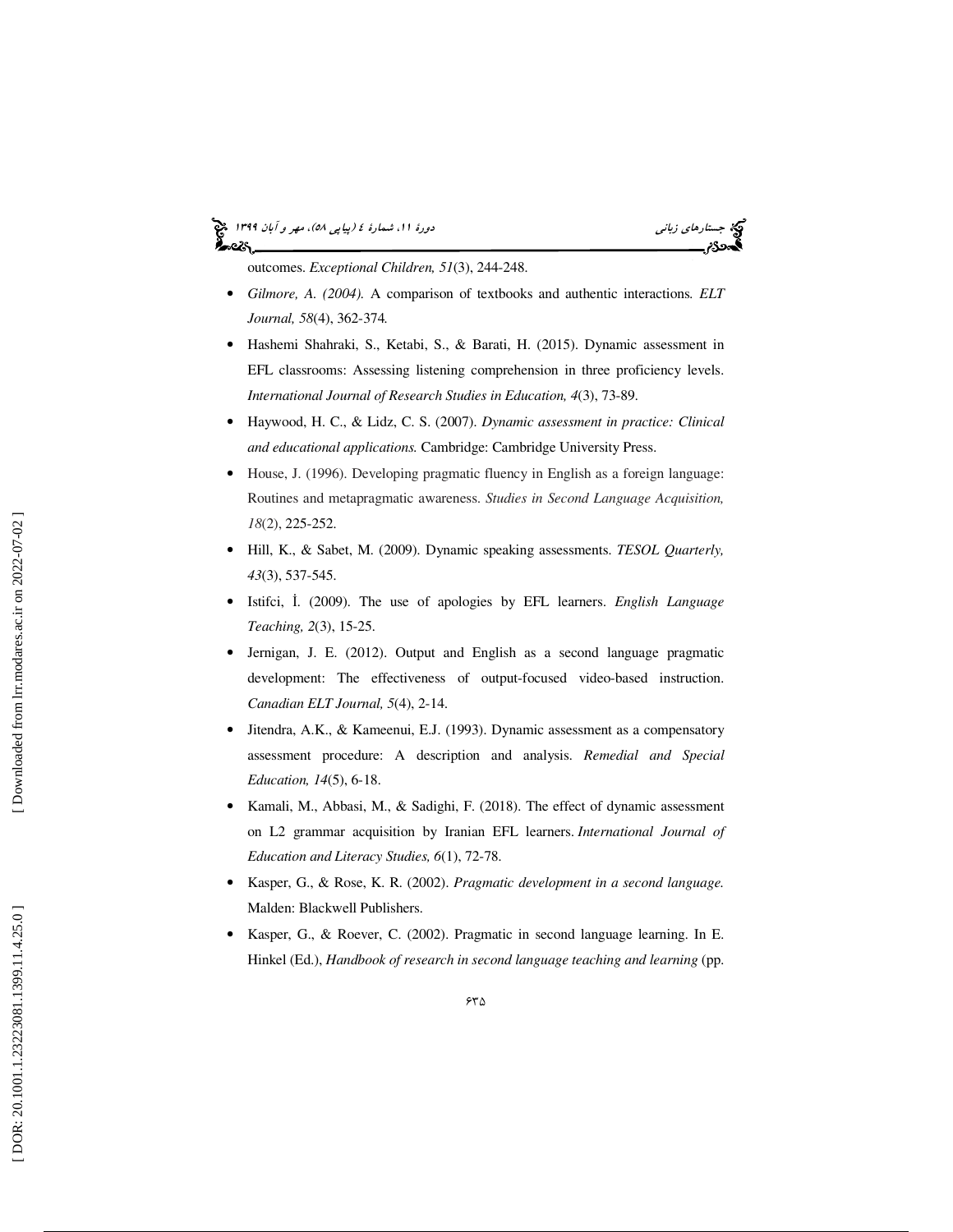#### *تأثير ارزيابي پويا و غيرپويا...* چ<mark>چ</mark> أحصركم

علي *درخشان و همكاران*<br>**گيدن3م** 

317-334). Mahwah: Lawrence Erlbaum Publishing.

- Kozulin, A., & Grab, E. (2002). Dynamic assessment of EFL text comprehension. *School Psychology International, 23*(1), 112-127.
- Lantolf, J. P., & Poehner, M. E. (2011). Dynamic assessment in the classroom: Vygotskian praxis for second language development. *Language Teaching Research,15*(1), 11-33.
- Leech, G. N. (1983). *Principles of pragmatics*. New York, NY: Longman.
- Naeini, J., & Duvall, E. (2012). Dynamic assessment and impact on English language learners' reading comprehension performance. *Language Testing in Asia, 2*(2), 22-31.
- Poehner, M.E. (2005*). Dynamic assessment of oral proficiency among advanced L2 learners of French* (Unpublished doctoral dissertation). The Pennsylvania State University, Pennsylvania.
- Razavi, A., Tabatabaei, O. (2014). The effect of dynamic and non-dynamic assessment on acquisition of apology speech act among Iranian EFL learners. *Journal of Academic and Applied Studies, 4*(8), 1-20.
- Roohani, A., Jam, B., Yeganeh, S., & Domakani, M. R. (2018). The effect of dynamic assessment on L2 learners' listening comprehension. *Bellaterra Journal of Teaching & Learning Language & Literature, 11*(4), 59-70.
- Rose, K. R., & Kasper, G. (Eds.) (2001). *Pragmatics in language teaching*. Cambridge: Cambridge University Press.
- Shahsavar, M., Alavi, S. M., & Norouzi, M. H. (2018). Dynamic Assessment of pragmatic competence: A case of speech acts of Apology and request. *Journal of Foreign Language Research*, *8*(1), 187-206.
- Shakki, F., Naeini, J., Mazandarani, O., Derakhshan, A. (2020). Instructed second language English pragmatics in the Iranian context. *Journal of Teaching Language Skills*, *39*(1), 201-252.
- Shariati, M., & Chamani, F. (2010). Apology strategies in Persian. *Journal of*